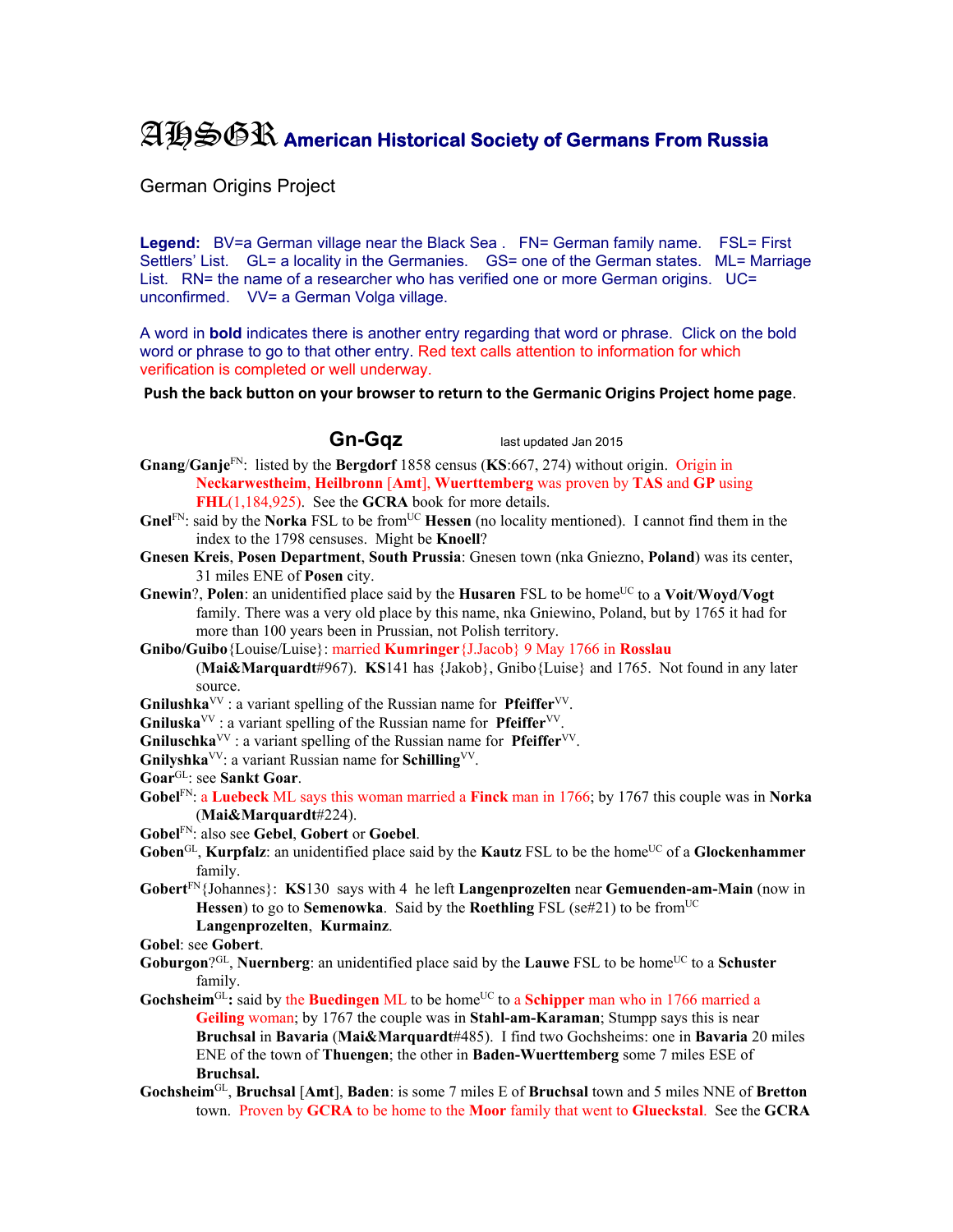book for more.

**Gochsheim**GL: also see **Chochsheim**.

**Gockelm**?GS: an unidentified country; see **Kerpche**.

- **Goddelau, Dornberg Oberamt, Hessen-Darmstadt Landgraviate**: is 6 miles SW of **Darmstadt** city centre. **EEE** p.617 said this was home<sup>UC</sup> to **Stengen/Stengel**{Christoph} who settled first in **Denmark** and then in **Schilling**.
- **Godramstein**GL, **Landau** [**Amt**], **Rheinpfalz**: is 1.5 miles NW of **Landau** city, and proven by **GCRA** to be home to the **Fink** and **Tutt** families that went to **Glueckstal**, and to be home to the **Grosshans** family that settled in **Kassel**. See the **GCRA** book for more details.
- **Godwig**FN: said by the **Walter** FSL to be fromUC **Schtater, Isenburg County**.
- Goebel<sup>FN</sup>: said (no locality mentioned) by the **Boregard** FSL to be from<sup>UC</sup> Rot.
- **Goebel**<sup>FN</sup>: said by the **Galka** FSL to be from<sup>UC</sup> **Altenberg**?, **Stolberg**. Spelled **Gebel** in 1798 (**Mai1798**:Gk2).
- **Goebel**FN: said by the 1816 **Glueckstal** census (**KS**:670, 279) to be either from<sup>UC</sup> Wallstadt, Mannheim **[Amt], Baden**, or from **Reutlingen**, **Wuerttemberg**. Using **FHL**(1,069,075), the **GCRA** verified the **Reutlingen** origin. See the **GCRA** book for more details.1,569,075 Also spelled **Hebel**.
- **Goebel**FN: said by the **Goebel** FSL to be fromUC **Schwarzach, Franken**.
- **Goebel**FN: said by the **Hoelzel** FSL to be fromUC **Morbach**, [**Kur**-]**Trier**.
- **Goebel**?<sup>FN</sup>: said by the **Kano** FSL to be from<sup>UC</sup> Villingen?. The 1798 **Kano** census gave frau Goebel's maiden name as **Schaefer** (**Mai1798**:Kn37).
- **Goebel**FN{Johann}: from **Petersroth** (now in **Hesse**) this **Gebel** man on 9 April 1766 in **Buedingen** married **Kraus**{Magdalena} from **Spielberg** (now in the **Pfalz**) (**Mai&Marquardt**#506 and **KS**129). The **Messer** FSL  $(\text{\#}77)$  said he was from<sup>UC</sup> **Isenburg** (no locality mentioned). In 1798 the wife's maiden name was given as **Kraus** (**Mai1798**:Ms26).
- **Goebel** FN: said by the **Messer** 1798 census to be the maiden name of one of the three frau **Hardt** (**Mai1798**:Ms11).
- **Goebel**<sup>FN</sup>: said (no locality mentioned) by the **Neidermonjou** FSL to be from<sup>UC</sup> [**Kur-**]**Mainz**.
- **Goebel**FN: two children of widow **Sack** said by the **Neidermonjou** FSL to be living in her household next door to the **Goebel** family.
- **Goebel**{A.Catharina/KatharinaE.}: married **Finck**{J.Ludwig} in **Luebeck** 21 May 1766 (**Mai&Marquardt**#224). **Fink**, wife {Catharina E.}, and aunt {Elisabeth} arrived in **Russia** 10 Aug 1766 (**Kulberg**4896). Not found in **T**. By 15 Aug 1767 {Ludwig}, wife {Katharina E.} and wife's mother {A.Elisabetha} had settled at **Norka** FSL #45. For family members in 1794, 1796 and 1798 see **Mai1798**:Mv1994, Mv2017, Nr165, 148, 154, Dt49, and 25.
- **Goebel**<sup>FN</sup>: said by the **Norka** FSL to be from<sup>UC</sup> **Isenburg** (no locality mentioned). Spelled **Ebel** in some documents.
- **Gobel**{Barbara E.}: fromUC **Eisenach** married **Wachtmeister**{Henr.} in **Buedingen** 25 April 1766 (**Mai&Marquardt**:592). On 9 Aug 1766 {J.Heinrich} and wife arrived in **Russia** he said to be from **Meiningen** (**Kulberg**#4838). By 20 Aug 1767 this couple with a new-born son had settled at **Pfeiffer** FSL #74, he said to be from<sup>UC</sup> Sachsen-Meiningen. Later spelled Wachmeister (**Mai1798**:Pf29).
- **Goebel**<sup>FN</sup>: said by the **Phillipsfeld** FSL to be from<sup>UC</sup> **Ketzeman**?. For 1769 and 1798 see **Mai1798**:Mv2287 and Bb2 respectively
- **Goebel**FN: said by the **Urbach** FSL to be fromUC **Busecker Tal**, [**Hessen**-]**Darmstadt** [**Landgraviate**]. For 1788 and 1798 see **Mai1798**:Mv2902,Rm17 and Rh7.
- **Goebel**FN: said by the **Walter** FSL to be fromUC **Hanau, Hanau County**. Also spelled **Gebel** and **Hebel**.
- **Goebel**FN: said by the **Warenburg** FSL to be step-children in the **Koch**{F.Wilhelm} household although their family name was not given. For 1798 see **Mai1798**:Wr4, 86, 22, 24.
- **Goebel<sup>FN</sup>:** said by the **Warenburg** FSL to be from<sup>UC</sup> **Nassau**, so the country is unclear and the locality not mentioned. For 1798 see **Mai1698**:Wr72.
- **Goebel**{Agnesa}: **KS**130 sats she left **Rainrod** near **Nidda** (now in **Hesse**) for Russia. I did not find her in any published FSL.
- **Goebel**FN: this family name was found recorded in **Schotten** parish records for many generations prior to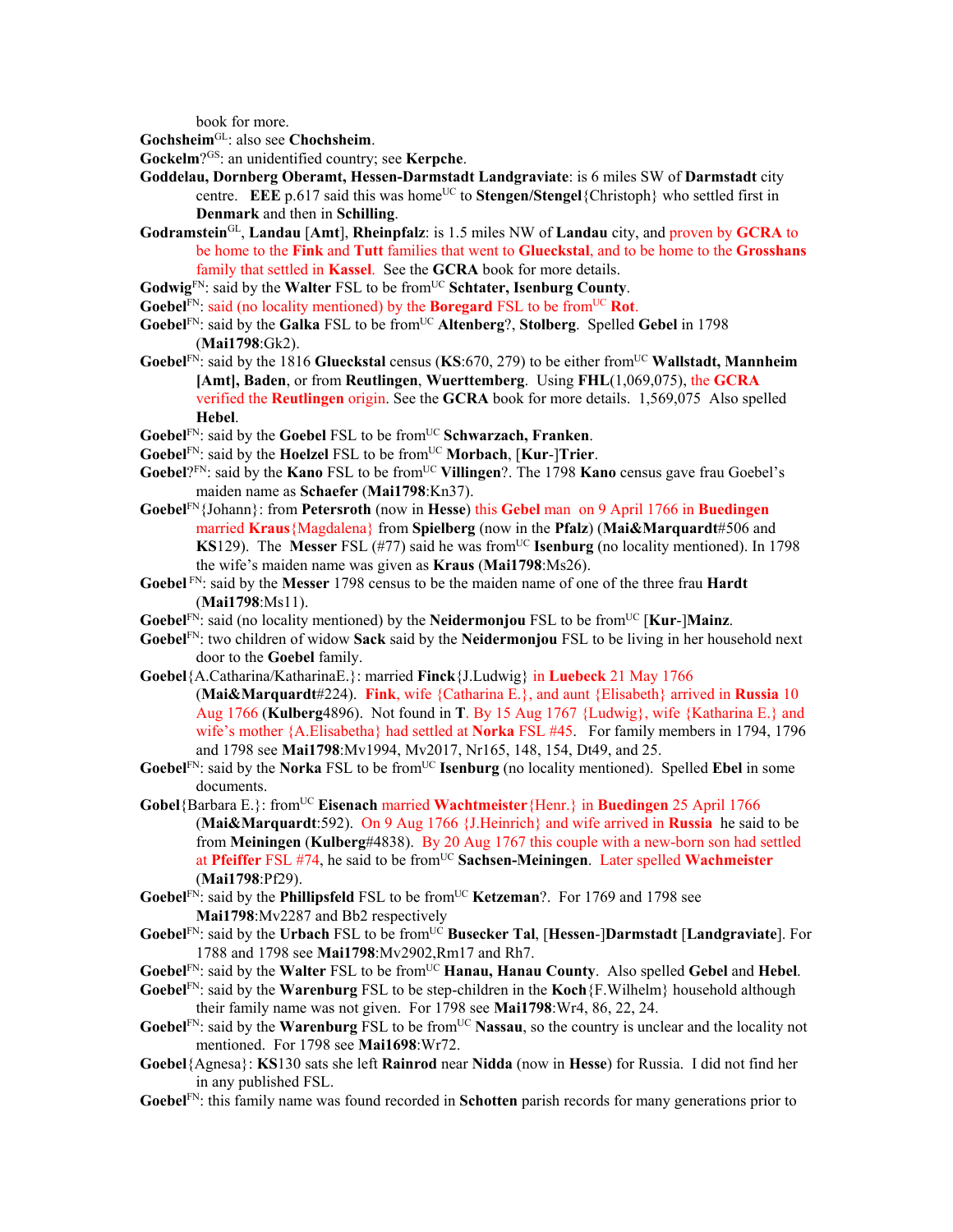1767; see **Flegel** trip.

**Goebel**VV (aka **Ust-Grasnukha, Ust-Graesnucha,** or **Ust-Grajasnucha**)**:** a Russian Catholic German village situated on the western side of the Volga. Its FSL has been published in Pleve, Einwanderung ..., vol.II, pp.37-58. According to it, the first settlers were from the following places with the family names shown here in parens: from **Altenmittlau**, **Hanau**: (**Schneider**70, 74); from **Alzey**, [**Kur**-]**Mainz**: (**Franz**18, and possibly **Schreiber**18); from **Attaching**, **Wuerzburg** [**Bishopric**]: (**Sachs**68); from **Beselich**(?), **Braunfels**: (**Krueger**65,66); from **Brushal**: (**Deprat**17); from **Busecker Tal**, **Wuerzburg** [**Bishopric**]: (**Veit**34, and possibly **Unkelbach**34); from **Danzig**: (**Ancre**58, **Tokarski**42, and perhaps **Kammerer**58a and **Steinauer**42); from **Ebensfeld**, **Bamberg** [**Bishopric**]: (**Schmidt**69 and perhaps **Hoffmann**69); from **Erschail**(?), **Derik**(?), **Frankreich**: (**Tirant**45); from **Essenbach**, **Wuerzburg** [**Bishopric**]: (**Schick**51); from **Ext**(?), **Kurmainz**: (**Stieb**47, and possibly **Roth**47); from **Fell**, [**Kur**-]**Trier**: (**Kossmann**11, **Rutkowski**59); from **Fischbach**, [**Kur**-]**Mainz**: (**Ulrich**28); from **Friedberg**, **Wuerzburg** [**Bishopric**]: (**Haag**20, and possibly **Faust**20); from **Friedenberg**, **Schlesien**: (**Neumann**62, and perhaps **Weiss**62); from **Grosserlach**, **Kurmainz**: (**Kemer**40 and perhaps **Hein**40, 40a); from **Hanau**: (**Klein**76); from **Heddesbach**, **Kurmainz**: (**Bertram**15); from **Hirschthal**(?),[**Kur**-]**Mainz**: (**Reising**24); from **Johannesberg**, **Kurmainz**: (**Wunderlich**41, and perhaps **Unkelbach**41); from **Kaisersbach**, **Kurmainz**: (**Gottfried**33, and perhaps **Hoffmann**33); from **Kage**(?), **Oesterreich**: (**Berkus**67); from **Karburgheis**(?),**Wuerzburg** [**Bishopric**]: (**Kollmann**16); from **Kellenbach**, **Kurmainz**: (**Stamm**2, 43, and possibly **Gabel**2, **Hammel**43 and **Trinak**2a); from **Kervenheim**, **Wuerzburg** [**Bishopric**]: (**Popp**7, **Regard**13); from **Kissing**, **Kurmainz**: (**Eischader**44); from **Kleinsteinhausen**, [**Kur**-]**Mainz**: (**Konrad**12); from **Koster**(?), **Kurmainz**: (**Rausch**48, and possibly **Heisling**48); from **Lichtenhausen**, **Franken**: (**Getterich**14 and possibly **Seifert**14); from **Liega**: (**Berin**23); from [**Kur**-]**Mainz**: (**Bathauer**5 and possibly **Neubert**5, 5a); from **Margetenhaun**, **Fulda** [**Bishopric**]: (**Schaefer**26, and perhaps **Hellferich**26); from **Mittelsinn**, **Wuerzburg** [**Bishopric**]: (**Bittner**19, and possibly **Eberhard**19); from **Muehlhausen**: (**Bachmann**36, and perhaps **Neumann**36a); from **Nadelgerheim**(?), **Kurpfalz**: (**Bauschneck**6); from **Neuweiler**, **Lothringen**: (**Reiher**37); from **Oberberg**, **Kurmainz**: (**Kaiser**75 and possibly **Happel**75); from **Oberleinach**, **Wuerzburg** [**Bishopric**]: (**Kaes**10); from **Oberroth**, **Kurmainz**: (**Nadler**38, **Winter**63, and perhaps **Leonhard**63); from **Orb**, **Kurmainz**: (**Trinak**73); from **Pout-aux-Moines**(?), **Frankreich**: (**Person**30, and perhaps **Kraemer**30 and **Schiel**30a); from **Pressburg**, **Ungarn**: (**Bahlt**71); from [**Queckborn**]: (**Schmidt**65); from **Reidenheim**, **Worms**: (**Muetzig**55,56, and perhaps **Reisenbach**56); from **Reitenken**(?), **Worms**: (**Hecht**4); from **Rengshausen**(?), **Kurmainz**: (**Barberich**50); from **Rodenbach**, **Kurmainz**: (**Kortz**64); from **Rohrbach**, **Lautenbach**: (**Daum**21); from **Schlierbach**: (**Walter**3, 8, **Merkel**9, and possibly **Fuchs**3);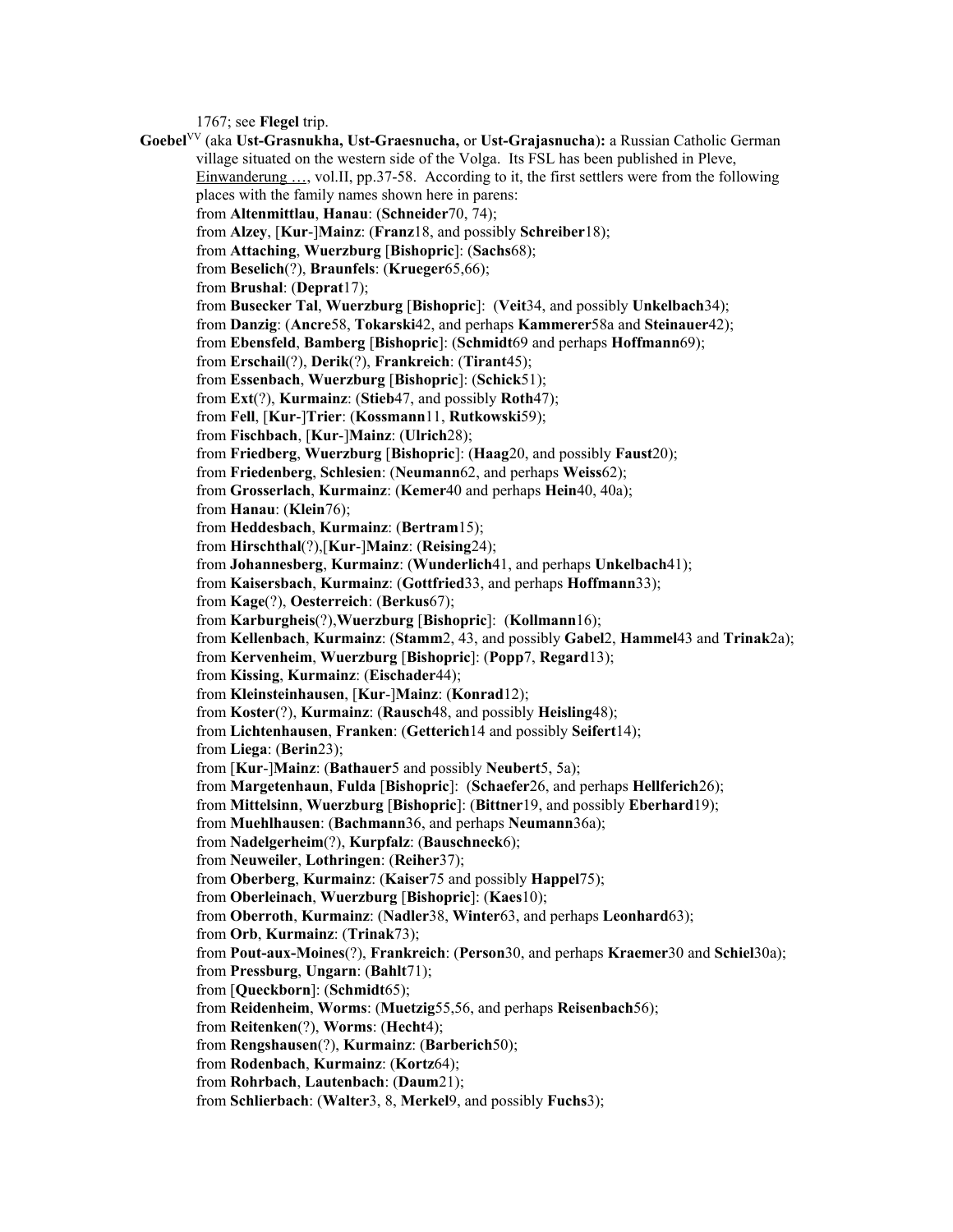from **Schotten**, [**Hessen**-]**Darmstadt** [**Landgraviate**]: (**Kern**35, 37);

from **Schwarzach**, **Franken**: (**Goebel**60 and perhaps **Hein**60a);

- from **Seligenstadt**, **Kurmainz**: (**Kuhn**61, **Reiss**53, 54 and perhaps **Schuck**54, **Schutz**61, and **Weiz**53a);
- from **Sipsmar**(?), **Breitenbach**: (**Hess**57, and perhaps **Mispeck**57);
- from **Soden**(?), **Kurpfalz**: (**Wahl**32);
- from **Strassburg**, [**France**?]: (**Apfel**1);
- from **Tating**, **Kurmainz**: (**Breidenstein**29, **Haberkorn**31, **Speler**39, and possibly **Ziegler**31, 31a);
- from **Walbourg**(?), **Frankreich**: (**Bovue**22);
- from **Weilbach**, [**Kur**-]**Mainz**: (**Breining**25);
- from **Weinbach**, [**Hessen**-]**Darmstadt** [**Landgraviate**]: (**Schaefer**52);

from **Weisenau**(?), **Kurmainz**: (**Beratz**49, and perhaps **Wender**49);

from **Wien**, **Oesterrich**: (**Anger**72);

from **Worms**: (**Kasson**46, and perhaps **Frick**46);

from **Zellingen**, **Wuerzburg** [**Bishopric**]: (**Litzauer**27, and perhaps **Kertzinger**).

**Goeckenheimer**FN: see **Geckenheimer**.

**Goecklingen**GL, **Landau** [**Amt**], **Rheinpfalz**: is 4 miles SW of **Landau-in-der-Pfalz**, and was proven by the **GCRA** to be home to the **Laut** and the **Meier**{Peter} families settled in **Kassel**.

**Goehren**GL: see **Gohren**.

- **Goehring**FN: mistakenly said by the **Bergdorf** 1858 census (**KS**:668, 280, 275) to have been from **Unterjesingen**, **Tuebingen** [**Amt**], **Wuerttemberg**. However the **GCRA** using **FHL**(1,184,982) has proven this family's origin in **Freudenstein**, **Maulbronn** [**Amt**], **Wuerttemberg**. See their book for more detail.
- **Goehring**FN: said by the 1816 **Glueckstal** census (**KS**:669, 280) to be from **Entringen**, **Tuebingen** [**Amt**], **Wuerttemberg**. Using **FHL**(1,475,173), the **GCRA** verified this origin. See the **GCRA** book for more details. **KS**:289 also spelled it **Haering** and said the family came from<sup>UC</sup> **Kirchardt**, **Sinsheim**, **Baden**.
- **Goehring**{Jakob}FN: listed by the 1816 **Kassel** census (#88) and by **KS**:277 with no origin, while **KS**:280 said this family came fromUC **Erzingen**, **Balingen** [**Amt**], **Wuerttemberg**. The **GCRA** proved that the Jakob of that origin never came to **Kassel**. They say that a child of the correct man was born in 1803 inUC **Gross Slawsk**, **Posen Province**, **Prussia**; however the **FHL**# they provide as proof, 11,797, has nothing to do with **Gross Slawsk**. Also spelled **Gering**.

**Goehring**/**Gerin/Gering/Gehring**?FN said by the **Kautz** FSL to be fromUC **Hasslock/Hassloch**, **Kurpfalz. Goehring**FN: also see **Haering** and **Hering**.

- **Goellheim**GL, [**Nassau-Weilburg County**]: is 31 km NW of **Mannheim** city centre. Using LDS Film #193864 **Brent Mai** proved that **Kratzke** first settler **Gross**{J.Michael} married here in 1739 **Gross {**Rebecca Wilhelmina**}** of nearby **Jakobsweiler.**
- **Goellheim**GL, **Kirchheimbonlanden** [**Amt**], **Pfalz**: is some 5 miles S of **Kirchheimbonlanden** city, and was proven by **GCRA** to be home to the **Klein**{Ludwig} family that went to **Glueckstal**. See the **GCRA** book for more details.
- **Goellnitz**?, **Sachsen**[-**Altenburg Duchy**]: is 10 km SW of **Altenburg** city and was said by the **Schulz** FSL to be home<sup>UC</sup> to frau **Eckhardt**.
- **Goennheim**<sup>GL</sup>: an unidentified place said by the **Kano** FSL to be home<sup>UC</sup> to a **Beier** family. This probably was in **Kurpfalz** some 8.5 miles NNE of **Neustadt-an-der-Weinstrasse**.
- Goenningen<sup>FN</sup>: said by the **Katharinenstadt** FSL to be from<sup>UC</sup> **Nordhausen, Thueringen**.
- **Goenningen**(?)<sup>GL</sup>: an unidentified place said by the **Katharinenstadt** FSL to be home<sup>UC</sup> to a **Werner** family. This might refer to the area just SW of **Reutlingen, Baden-Wuerttemberg**.
- **Goeppingen**GL, **Goeppingen** [**Amt**], **Wuerttemberg**: is some 10 miles NE of **Kirchheim-unter-Tech** city, and proved by the **GCRA** to be home to **Fischer**{Michael}'s widow, nee **Steib**, as well as birthplace of her illegitimate **Ekler** daughter, both of whom are listed in the 1816 **Bergdorf** census.
- **Goeppingen** [**Amt**], **Wuerttemberg**: was a District administrative center. Same place as the previous entry.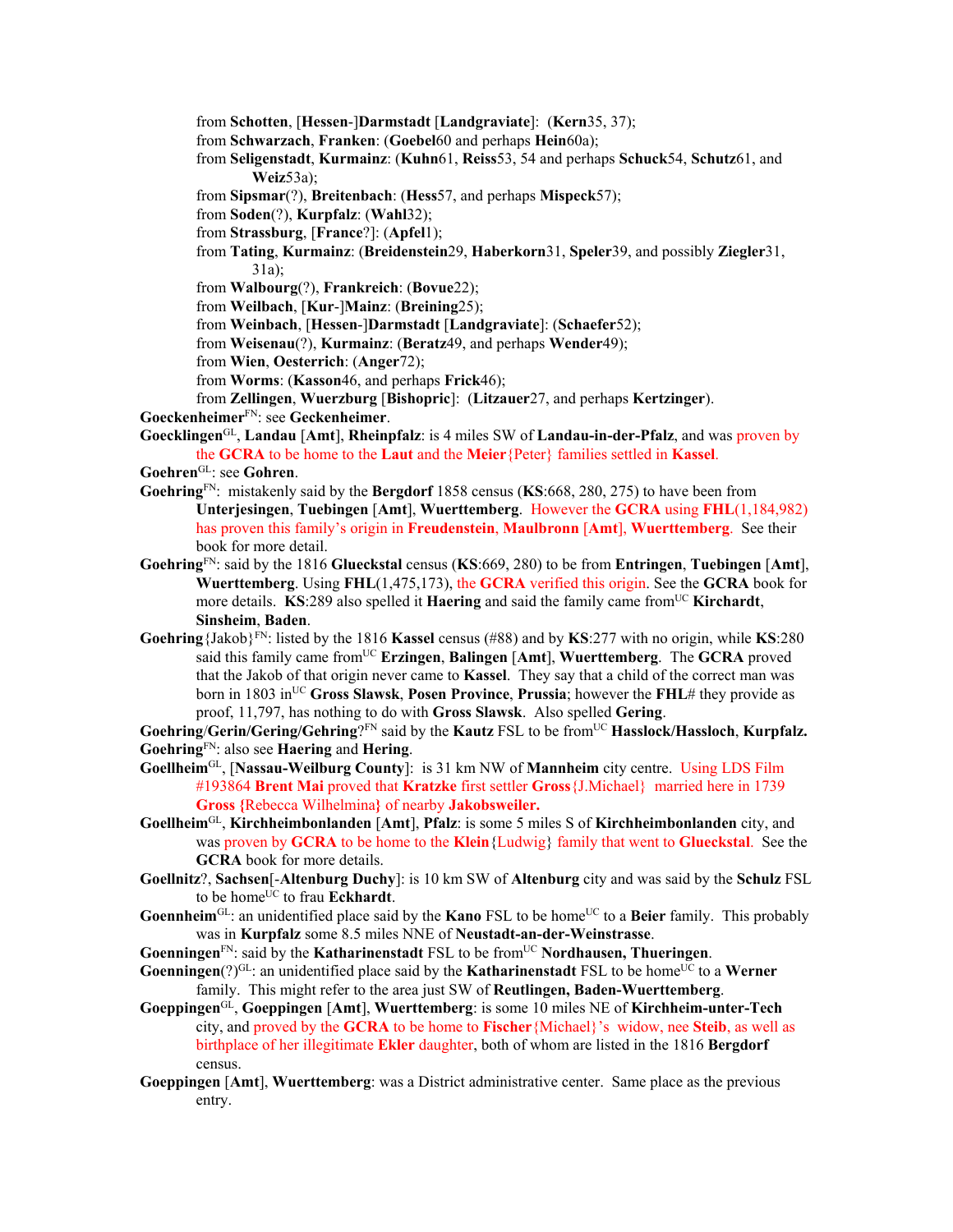- **Goerg**{J.Peter}: **KS**130 says he left **Obersotzbach** near **Gelnhausen** (now in **Hesse**) for **Russia**. I did not find him in any published FSL or in **Mai1798**.
- **Goergen**<sup>GL</sup>, [**Kurbayern**?]: said by the **Shcherbakovka** FSL to be home<sup>UC</sup> to the **Beck**{Ludwig} family. This may have been in **Kurbayern** 2 km SE of **Deggendorf** town.
- **Goergelhausen**(?), **Lichtenberg, Hessen-Darmstadt Landgraviate**: this is an unidentified locality which **EEE** p.440 says was home <sup>UC</sup> to both **Geld/Held**(**t**){J.Jacob} and **Held**(**t**){J.Hinrich} both of whom settled first in **Denmark** and later in **Doenhof**.

**Goericke**: filed with **Gorioce**.

- **Goering**{Thomas+w+3c): **Kulberg**93 said they were Catholic from<sup>UC</sup> Lothringen. Not found in **T**. Said by the **Ober-Monjou** FSL  $(#74)$  to be from<sup>UC</sup> Bietigheim. For 1798 Mai1798:Pm44.
- **Goering**{J.Georg}: (ev.) fromUC **Hildburghausen** near **Hilpertshausen**, **Wuerzburg**? (now in **Bavaria**) son of {J.Wolfgang} from<sup>UC</sup> **Eishausen** married in **Woehrd** 7 June 1766 **Fischer**{A.Margaretha} cath. (**Mai&Marquardt**#828 and **KS**130). I did not find them in any later source.
- **Goeringen**FN: said by the **Lauwe** FSL to be fromUC **Wittenberg, Sachsen**; in their household as a **Schmidt** step-daughter which indicates that frau Goeringen was formerly frau **Schmidt**. I could not find this **Goeringen** family in the 1798 censuses.
- Goerlitz<sup>FN</sup>{Konrad}: said by the Pleve version of the **Jagodnaja Poljana** FSL (#50) to be from<sup>UC</sup> Nidda; Kromm says he was fromUC **Wallernhausen, Nidda**. This man is said by the **Buedingen** ML to be fromUC **Wallernhausen** and to have married 27 June 1766 a **Schaeffer** woman fromUC **Ober Lays**; later the couple went to **Jagodnaja Poljana** (FSL #50) (**Mai&Marquardt**#717). **KS**717 says (1) he was 24, (2) **Wallenrnhausen** was near **Buedingen** (now in **Hesse**), (3) she was 27, (4) **Oberlais** was near **Buedingen**, and (4) 1 year old son {J.Heinrich} was involved.
- **Goerlitz**:{J.Heinrich}: **KS**130 says he was a 28 yr old widower from **Nidda** near **Buedingen** who left in 1767 to go to **Jag.Poljana** accompanied by son {J.Heinrich}. The **Jagodnaja Poljana** FSL (#51a) says he was from **Nidda**.
- **Goerlitz**FN: also see **Gerlitz** and **Herklotz**.
- **Goerlitz**GL, [**Kur-**]**Sachsen**: is some 54 miles ENE of **Dresden** city **Saxony**, and said by the **Dinkel** FSL to be home<sup>UC</sup> to a **Forster** family. Also spelled **Foerster**. Said by the **Jost** FSL to be home<sup>UC</sup> to a **Linke** family. Said by the **Urbach** FSL to be home<sup>UC</sup> to a **Richter** man. Said to have been homeUC to a **Richter** family (**Lk**16), possible early settlers in **Zuerich**.
- **Goernitz**(?)GL, **Bayren**: is some 32 miles SE of Bayreuth city, and said by the **Herzog** FSL to be home to a **Haalen** family.
- **Goersdorf**GL, **Hunspach** parish, **Woerth** [**Amt**], **Elsass**: is 1 mile NE of **Woerth**, **Elsass**, and proven by **GCRA** to be home to the **Geist** family that went to **Glueckstal**. See the **GCRA** book for more details.
- **Goersitz**{Konrad}: see **Goerlitz**.
- **Goeteborg**, **Schweden**: is 145 km NE of Alborg, Denmark, and was said by the **Reinhard** FSL to be home<sup>UC</sup> to the **Appelberg** family.
- **Goethe**FN: said by the **Dinkel** FSL to be fromUC **Stubben, Holstein**. Later spelled **Goetle**?
- **Goethen**?<sup>GL</sup>: an unidentified place said by the **Kano** FSL to be home<sup>UC</sup> to a **Freis** family. This probably was some 25 miles S of **Bremen** city, belonging to either **Hesse-Kassel Landsgraviate** or **Hoya County**, **Kurbraunschweig**.
- **GoethmannGettman**(**n**) FN{J.Heinrich}: **Sherri (Gettman) Stahl**, AHSGR village coordinator for **Brunnental**, proved he was born in **Reichelsheim**, [**Erbach County**], 20 April 1740 to {J.Peter} and **Hoffmeister**{E.Margaretha} who was born in **Neider-Kinzig**. For more details please visit Sherri's website: http://www.brunnental.us/family/gottmann.html. **Gieg1**found that these parents married in **Kirch-Brombach**, and, in contrast to Stahl's findings, that {J.Heinrich} was born in **Nieder-Kinzig, Breuberg Condominium.** Said by the **Frank** FSL (fk98) to be from<sup>UC</sup> Nieder-**Kinzig**, **Erbach**. **S**pelled **Goettmann** in 1798 (**Mai1798**:Fk100).

**Goetle**FN: see **Goethe**.

**Gottler**FN: see **Goetz**.

**Goetsch**<sup>FN</sup>: said by the **Katharinenstadt** FSL to be from<sup>UC</sup> **Eckersdorf, Bayreuth**.

**Goetschel**<sup>FN</sup>: said by the Leitsinger FSL to be from<sup>UC</sup> Berschbach, [Luxembourg Duchy]. I could not find this family in the 1798 Volga censuses.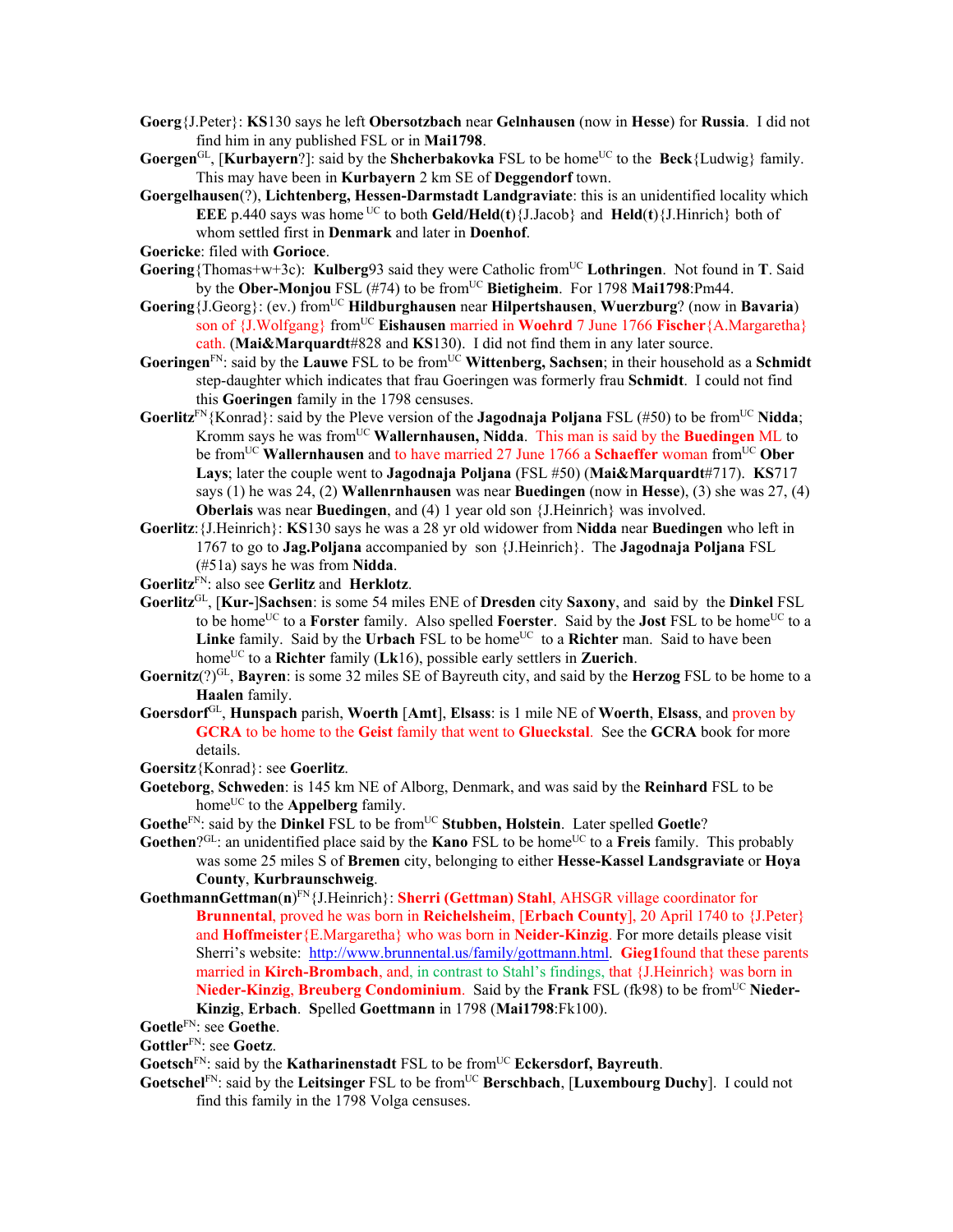**Goette/Gette**<sup>FN</sup>: said by the **Kamenka** FSL to be from<sup>UC</sup> Alave, Italien. **Goette**FN**:** also see **Gota.** 

- **Goette/Goetten/Gette**{J.Theodorus}: Corina **Hirt** has proven his 1717 baptism in **Heddinghausen** as well as was his marriage, and the births of his 7 children there. She also found that this Catholic family arrived in **Semenovka** in 1768 and that by 1798, the parental couple and a daughter had died but that six children were still living in that colony.
- **Goettelfingen**GL**, Freudenstadt parish, Wuerttemberg**: is some 8 miles NNE of **Freudenstadt, Baden-Wuerttemberg**, and was home to two **Pfeifle** families that settled in **Gueldendorf, Odessa**.
- Goettersdorf<sup>GL</sup>: an unidentified place said by the **Kano** FSL to be home<sup>UC</sup> to a **Steiniger** family. There were at least 5 Goettersdorfs and 2 Gottersdorfs in the Germanies.
- **Goettich**<sup>FN</sup>: said by the **Schuck** FSL to be from<sup>UC</sup> Wuerzburg [Bishopric] with step-children in the household, their family name not mentioned [it seems to have been **Kraemer** – rak]. In 1793 and 1798 spelled **Hettich** (**Mai1798**:Mv2639,lPf26), as well as **Ketich** (Su5 and 8).
- **Goettingen**GL**, Hesse-Kassel**: is some 5 miles N of **Marburg-an-der-Lahn**, and said by the **Preuss** FSL to be home to **Kohlenberg** and **Pott/Bott**? families. Sometimes spelled **Keddinggen** in Russian records.
- **Goettingen [Principality]<sup>GS</sup>:** NW of **Kassel** city, was a relatively small country, which owed allegiance to **Kurbraunschweig**, and which spread irregularly, mostly 13 miles W, 20 miles SW, 8 miles E, and 19 miles N of **Goettingen** city. Said (no locality mentioned) by the **Boregard** FSL to be home<sup>UC</sup> to the **Blun**? family.
- **Goettingen** [**Principality**], **Kurfuerstentum Hannover**: said (no locality mentioned) by the **Rosenheim** FSL to be home<sup>UC</sup> to **Sidikum** family. This is the same place as the preceding entry.
- **Goettinger**{A.Elisabeth}: married **Hensser**{J.Peter} 1 Oct 1766 in **Luebeck** (**Mai&Marquardt**#178 & **KS**134). Not found in any later source.
- Goettlinger/Hettinger<sup>FN</sup>{Michael/Michel}: from<sup>UC</sup> Count von Neipperg's Barony in the Kraichgau **Knigh's Circle**, arrived **at Flensburg, Schleswig Royal Duchy** in June 1762. In January 1765 with his **Mueller** wife {Eva Margaretha}, and 3 children he received permission to leave **Denmark** (**EEE** p.447). By July 1766 they were settled in **Doenhof** FSL #6 which said he was fromUC **Isenburg** (no locality mentioned).
- **Goettmann**<sup>FN</sup>: said by the **Boregard** FSL to be from<sup>UC</sup> **Nordhausen**. Spelled Gettmann in 1798 (**Mai1798**:Ka88).
- **Goettmann**FN: a woman from **Kirchbrombach**, [**Breuberg Condominium**] who married J.H.**Hoffmann** in **Michaelstadt**, and then lived with him in **Langenbrombach** prior to immigrating with him to **Frank** (**Gieg1**).
- **Goettmann**FN: also see **Goethmann**.
- Goetz<sup>FN</sup>{M.Magdalena}: a **Luebeck** ML said she was from<sup>UC</sup> **Isenburg** and married 27 May 1766 **Schleuchert** man{Johann} also from **Isenburg**; they settled in **Balzer** (FSL #101) (**Mai&Marquardt**#233). **Bonner** proved her man was born a **Schlegel** and guessed that the bride may have been from **Lieblos**.
- Goetz<sup>FN</sup>{ said by the **Bergdorf** 1816 census (KS:659, 662, 280) to have been from<sup>UC</sup> **Pfullingen**, **Reutlingen** [**Amt**], **Wuerttemberg**. However the origin of this family in **Haiterbach**, **Nagold** [**Amt**], **Wuerttemberg** was proven by the **GCRA** using **FHL**(1,201,990), having come to **Bergdorf** via S. Prussia. See their book for more detail.
- Goetz<sup>FN</sup>{Andreas}: said by the **Boregard** FSL to be from<sup>UC</sup> **Erinz**?.
- **Goetz**<sup>FN</sup>{Joseph}: said by the **Brabander** FSL to be from<sup>UC</sup> **Felzig**, **Bamberg**. For 1798 see **Mai1798**:Bn62, Mv344.
- Goetz<sup>FN</sup>{Conrad}: said by the **Dobrinka** FSL to be from<sup>UC</sup> **Neidelfetz**(?), **Oschbauch**(?).
- **Goetz** FN: said by the 1816 **Glueckstal** census (**KS**:670, 280) to be from **Ellhofen**, **Heilbronn** [**Amt**], **Wuerttemberg**. Using **FHL**(1,344,078, 1,346,078), the **GCRA** verified this origin. See the **GCRA** book for more details. Also spelled **Goettler**.
- **Goetz**FN{Adolph,Christoph}: the **GCRA** found no record of these men in **Glueckstal**; see the **GCRA** book.
- **Goetz**FN: see **Hess** of **Goebel** (**Mai1798**:Gb15).
- **Goetz**<sup>FN</sup>{Nikolaus}: said by the **Grimm** FSL to be from<sup>UC</sup> **Frankfurt-am-Main** (no locality mentioned).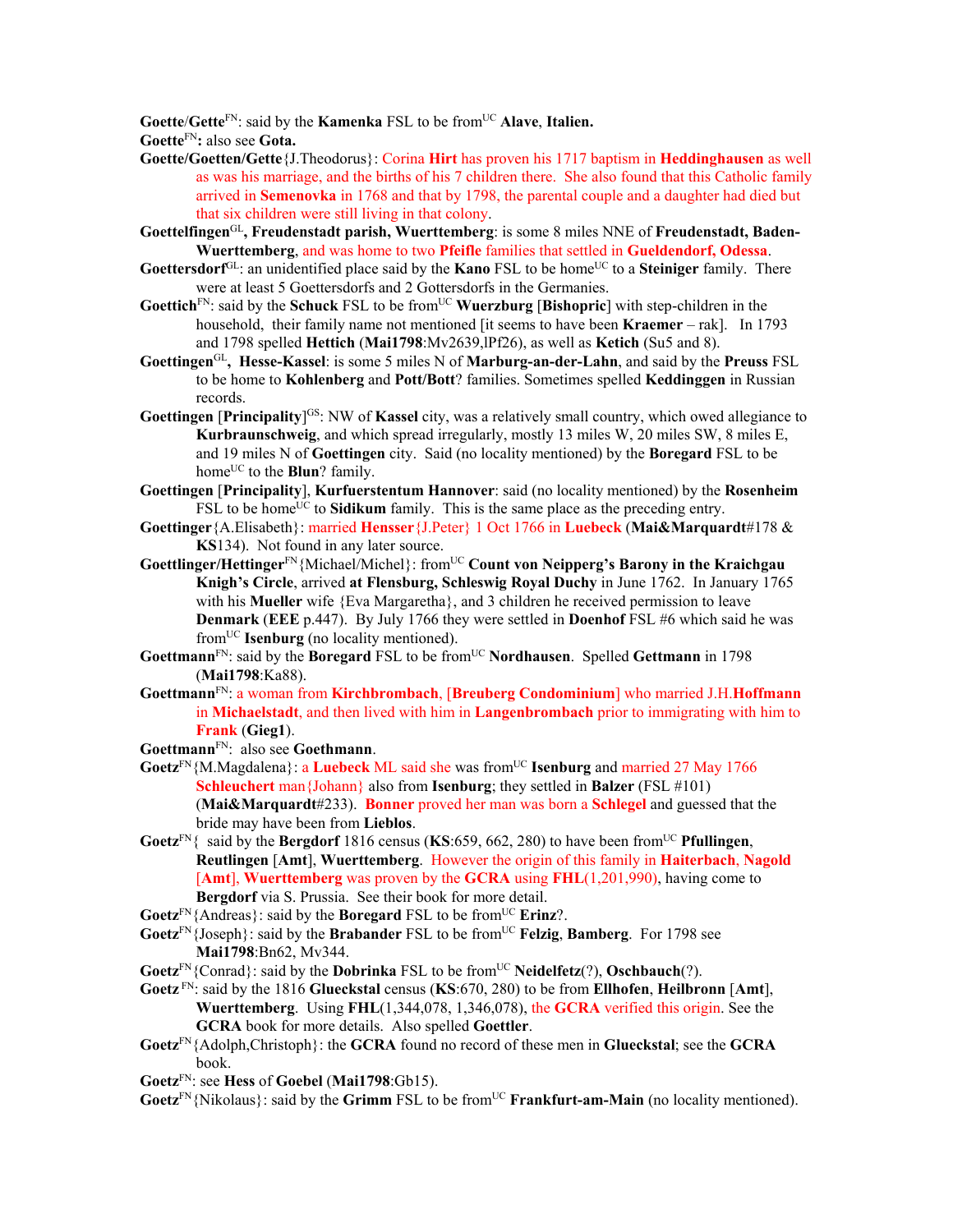- **Goetz**FN: **Curt Renz** has found the church records for this **Hoffnungstal, Bessarabia**, family in **Ellhofen, Weinsberg Oberamt, Wuerttemberg**.
- Goetz<sup>FN</sup>: Darrell Brungardt believes this was the real family name of the man who is listed as **Welscherketz**? in the **Herzog** FSL.
- Goetz{A.Maria}: not identified in **KS, Kulberg,** or **T.** By 16 Sept 1766 this widow at age 55 had settled at **Jagodnaja Poljana** #62, said to be from<sup>UC</sup> Nidda. No further information.
- **Goetz** $\{A.Maria\}$ : **KS**130 says this 55 yr old widow left<sup>UC</sup> **Nidda** (now in **Hesse**) in 1767 to go to **Jag.Poljana** FSL #71, in addition there were the children: {J.Andreas} 18, {A.Elisabeth} 21, and {A.Maria} age not given. These folks and the next 5 entries are listed by Brent Mai at http://cvgs.cu-portland.edu/origins/g/goetz\_yagodnaya.cfm. **KS**130 in two entires substantially repeats that. Said by the Kromm version of the FSL (#62) to be from<sup>UC</sup> Eichelsdorf, Nidda [probable mother of {Konrad}, see below – ed.]. Not identified in Kulberg or in T.
- Goetz(Johann H.): the **Jagdnaja Poljana** FSL #72 and KS130(1<sup>st</sup> and 2<sup>nd</sup> entries) say he age 28 was fromUC **Nidda**, with his wife {Elisabeth} 30 and step-daughter **Riklen**{A.Margaretha} 3.
- **Goetz**{J.Nikolaus}: fromUC **Eichelsdorff** married in **Buedingen** 3 July 1766 **Koch**{A.Maria} (**Mai&Marquardt**#729). The **Jagdnaja Poljana** FSL (#70) and **KS**131 say he age 26 was fromUC **Nidda** with wife {A.Maria}20. **KS**130(two entries) say he was fromUC **Eichelsdorf** near **Schotten** and his bride {A.Maria}was from<sup>UC</sup> **Fauerbach** near **Nidda**
- **Goetz**{Johannes}: **KS**130(1<sup>st</sup> entry) says age 35 left<sup>UC</sup> Nidda near Buedingen (now in Hesse) for **Jag.Poljana** in 1767 with wife {A.Maria} 46, sons J.Peter 8 and Johann 8, and father J.Konrad 64. **KS**130( $2^{nd}$  entry) says he was from <sup>UC</sup> **Fauerbach** near **Nidda** with wife {A.Maria}, children {Peter} and {A.Maria} and his father {J.Georg}
- **Goetz**{Johannes}: fromUC **Fauerbach** married **Koch**{Katharina} in 3 July 1766 (**Mai&Marquardt**#729 and **KS**130). **KS**139 says **Fauerbach** was near **Buedingen**. On 14 Sept 1766 {Johann & Anna} and 1 daughter arrived in Russia, he said to be from<sup>UC</sup> [Hessen-]Darmstadt [Landgraviate] (**Kulberg**6479). Not found in **T**. By 16 Sept 1767 (Johannes & Katharina} and the daughter had settled at **Jagodnaja Poljana** FSL #73, he said to be from<sup>UC</sup> Nidda...
- **Goetz**{Johannes}: according to the **Jagdnaja Poljana** FSL #73: age 31 from<sup>UC</sup> Nidda, wife {Katharina} 38 with daughter {A.Barbara} 6. **KS**130 & 139 says he was fromUC **Eichelsdorf** near **Schotten**, while his wife **Koch** {Katharina} was from<sup>UC</sup> **Fauerbach** near **Nidda**.
- **Goetz**{Katharina & Margaretha E.}: orphaned daughters of deceased {Konrad} at ages 11 & 8 settled iin the ,**Lautenschlaeger** {Hans Nicolaus/Johannes & Margaretha E.} household at **Jagodnaja Poljana** #63a, said to be from<sup>UC</sup> Nidda. **KS**130 has {Margarete Elisabeth}. Not found in **Kulberg** or in **T**.
- **Goetz**{Konrad}: father of the sisters {Katharina & Margaretha E.} orphans who settled at **Jagodnaja Poljana** #63a, said to be from<sup>UC</sup> **Nidda**. [Likely son of  $\{A.Maria\}$  of #62 –see above. -- ed] One version of the FSL mistakenly says his name was {Kaspar}. Neither he or these two girls have been found in either **Kulberg** or in **T**.
- **Goetz**{Jakob}<sup>FN</sup>: both the 1816 **Kassel** census (#115) and **KS**:280 said this man came from<sup>UC</sup> Ellhofen. **Heilbronn** [**Amt**], **Wuerttemberg**. See the **GCRA** book for a bit more.
- **Goetz**{Johann}FN: listed by the 1858 **Kassel** census (#139) with no origin. I do not find him in the **GCRA** book.
- **Goetz**<sup>FN</sup>{Philipp}: said by the **Krasnovar** FSL #73 to be from<sup>UC</sup> Buedingen, Isenburg.
- **Goetz**FN{J.Heinrich}: said by the **Kukkus** FSL #2 to be fromUC **Hirschhausen, Braunfels**. **KS**130 had 3 entries for him. One just had his name and that of {Elisabeth} his wife; a second saivs he was from **Nidda** near **Buedingen** and that his wife was {Anna} and that they went to **Jag.Poljana** in 1766; a third says he was fromUC **Koelschhausen** near **Wetzlar**. I could not find him in any FSL. Using a copy of the certificate that allowed the family to leave (obtained in the Braunfels archive), Joan Knizek proved the origin actually was **Koelschhausen**.
- Goetz<sup>FN</sup>{Balzer}: said by the **Kukkus** FSL #41 to be from<sup>UC</sup> Wiesbaden, Nassau.
- Goetz<sup>FN</sup>{Andreas}: said (no locality mentioned) by the **Kutter** FSL to be from<sup>UC</sup> Wuerzburg.
- **Goetz**FN{Konrad}: said by the **Messer** FSL #39 to be fromUC **Isenburg** (no locality mentioned). **KS**130 says he was fromUC **Hain-Gruendau** near **Buedingen** (now in **Hesse**).
- Goetz<sup>FN</sup>{Wilhelm}: said by the **Messer** FSL #44 to be from<sup>UC</sup> **Isenburg** (no locality mentioned).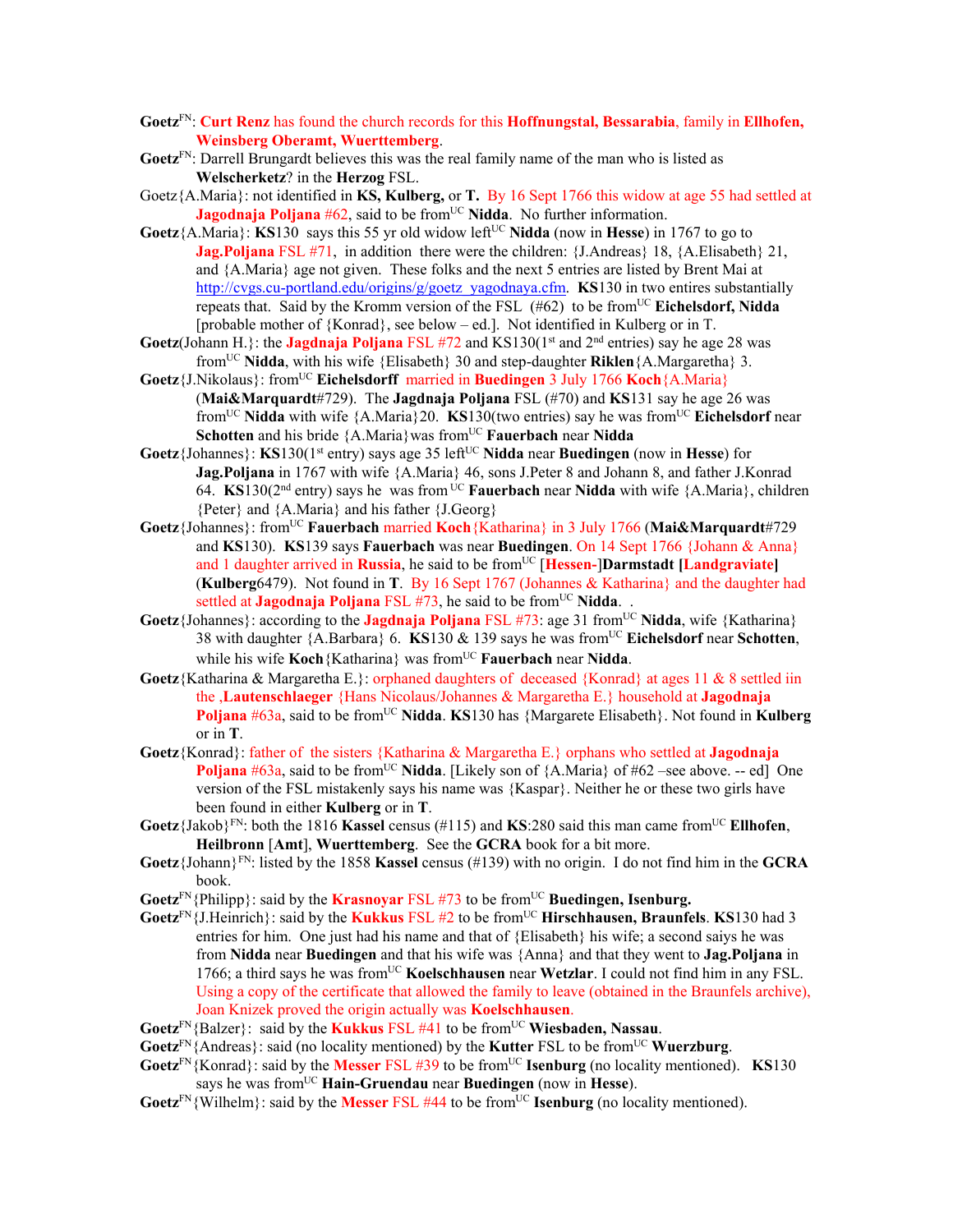- Goetz/Goez<sup>FN</sup>{Caspar}: Danish records say this man left<sup>UC</sup> Menzingen near Sulfeld, Baron von **Menzinger's Barony, Ritterlicher Kanton Kraichgau**, arriving at **Flensburg, Schleswig Royal Duchy** in June 1762; he, his wife, and 6 offspring lived at #3 "Holbergs Hof" in Colony F15 "Julianenanbau", **Flensburg Amt** which they deserted in 1765 to immigrate to **Russia**. They are recorded in the churchbooks of **Neu-Saratowka** colony near **St. Petersburg** (**EEE** p.419, for more see that).
- Goetz<sup>FN</sup>{G.Michael}: On 4 July 1766 {Michael & Catharina} arrived in **Russia**, he said to be from<sup>UC</sup> **Saaldorf** (**Kulberg**1391). Later in 1766 this couple without children took transport in **Oranienbaum** for the **Volga** (**T**5563-5564). By 7 June 1767 {G.Michael} and Katharina had settled at **Orlovskaya** FSL #24, he said to be from<sup>UC</sup> Allendorf. The wife's maiden name was given as **Sander** in 1798 (**Mai1798**:Or26).
- Goetz<sup>FN</sup>{Wilhelm F.}: not found in **Kulberg** or in **T**. By 3 Aug 1767 his apparent mother{Louisa} evidently widowed again had remarried **Hancke**{Christian} [his 3<sup>rd</sup> wife] and {Wilhelm} had settled as a step-son in that household at **Orlovskaya** FSL #14 &14a along with {Beate} said to be his mother, [but more probably his grandmother – ed.]. Not identified in **Mai1798**.
- **Goetz**{Johannes}FN: mentioned in 1791 in **Straub** (Mv2863) but I did not find him in any FSL For 1798 see **Mai1798**:Ps80.
- Goetz{A.Margaretha aka A.Maria}: from<sup>UC</sup> Lieblos married in Buedingen 26 May 1766 **Weisheim**{Hieronymus} from<sup>UC</sup> **Rimbach** (Mai&Marquardt#667). I did not find them in any published FSL.
- **Goetz**{Dorothy}: wife of **Neustadt**{Johannes} and was listed in the 1798 **Luzern** census as being from **Wittmann** (**Mai1798**:Lz15); found in no FSL; so likely represents a first settler family of **Wittmann**.
- **Goetz**{A.Margaretha}: fromUC **Lieblo**s married in **Buedingen** 26 May 1766 **Weisheim**{Hieronymus} (**Mai&Marquardt**#667). Not found in any later source.
- **Goetz**{Daniel}: **KS**130 says he was from<sup>UC</sup> **Villingen** near **Giessen** (now in **Hesse**). No date or colony was mentioned and I could not find him in any FSL or in **Mai1798**.
- Goetz $\{J.Georg\}$ : he arrived in **Russia** in the household of his son  $\{Johannes\}$  along with a daughter-in-law and 2 grandchildren 14 Sept 1767, the son said to be from **Darmstadt** (**Kulberg**6476). Not identified in any other source.
- **Goetz**{J.Michael: On 4 July 1767 {Michael & Catharina} arrived in **Russia KS**130 says this miller left<sup>UC</sup> **Wenkheim** below **Lauda** in 1766; a second entry on the same page says **Wenkheim** was near **Tauberbischofsheim** (now in **Bavaria** -- sic). I could not find him in any FSL or in **Mai1798**.
- **Goetz**{Johannes}: he with wife {A.Maria}, 2 children and his father {J.Georg} arrived in **Russia** 14 Sept 1767, said to be from **Darmstadt** (**Kulberg**6476). Not identified in any other source.
- **Goetz**{Johannes}: **KS**130 said he was from<sup>UC</sup> Nieder-Mockstadt near Buedingen (now in Hesse). I could not find him in any FSL or in **Mai1798**.
- Goetz{Konrad}: KS:82 says this party of 4 from<sup>UC</sup> Levingsheiss(spelling?) in 1764 was sent on to the **Saratov** area as part of the group of colonists transported under the command of Captain Paykul and Cornet Rehbinder. I have not found them in any published FSL.
- **Goetz**{Susanna Margaretha}: fromUC **Lieblos** married **Nuernberger**{Lorentz} } in **Buedingen** 17 May 1766 (**Mai&Marquardt**#654). **KS**147 has {Susanne}and **Lieblos bei Gelnhausen**. Not found in any later source.

**Goetz**?FN: also see **Getse.**

- **Goetzendorf**?, **Bamberg** [Bishopric]: said by the **Seelmann** FSL to be home<sup>UC</sup> to a Bickel family and perhaps to a **Specht** family.
- **Goetzenhain**<sup>GL</sup>, [Isenburg-Birstein]: said by the Buedingen ML to be home<sup>UC</sup> to a Herman woman who in 1766 married a **Weisbinder** man; by 1767 this couple was in **Grimm**; Stumpp says **Goetzenhain** was near both **Langen** and **Offenbach, Hessen** (**Mai&Marquardt**#657). This place does not show in my atlas, but my gazatteer says it has been in the administrative area of both Urberach and Ober-Roden, both of which are some 6 miles SE of **Dreieich, Hessen**.

**Goez**: see **Goetz**.

**Gofesass**FN, see **Hofesass**.

**Gogel**?<sup>FN</sup>: said by the **Boaro** FSL to be from<sup>UC</sup> **Minsteinnarch**(?) (no locality mentioned); the family anem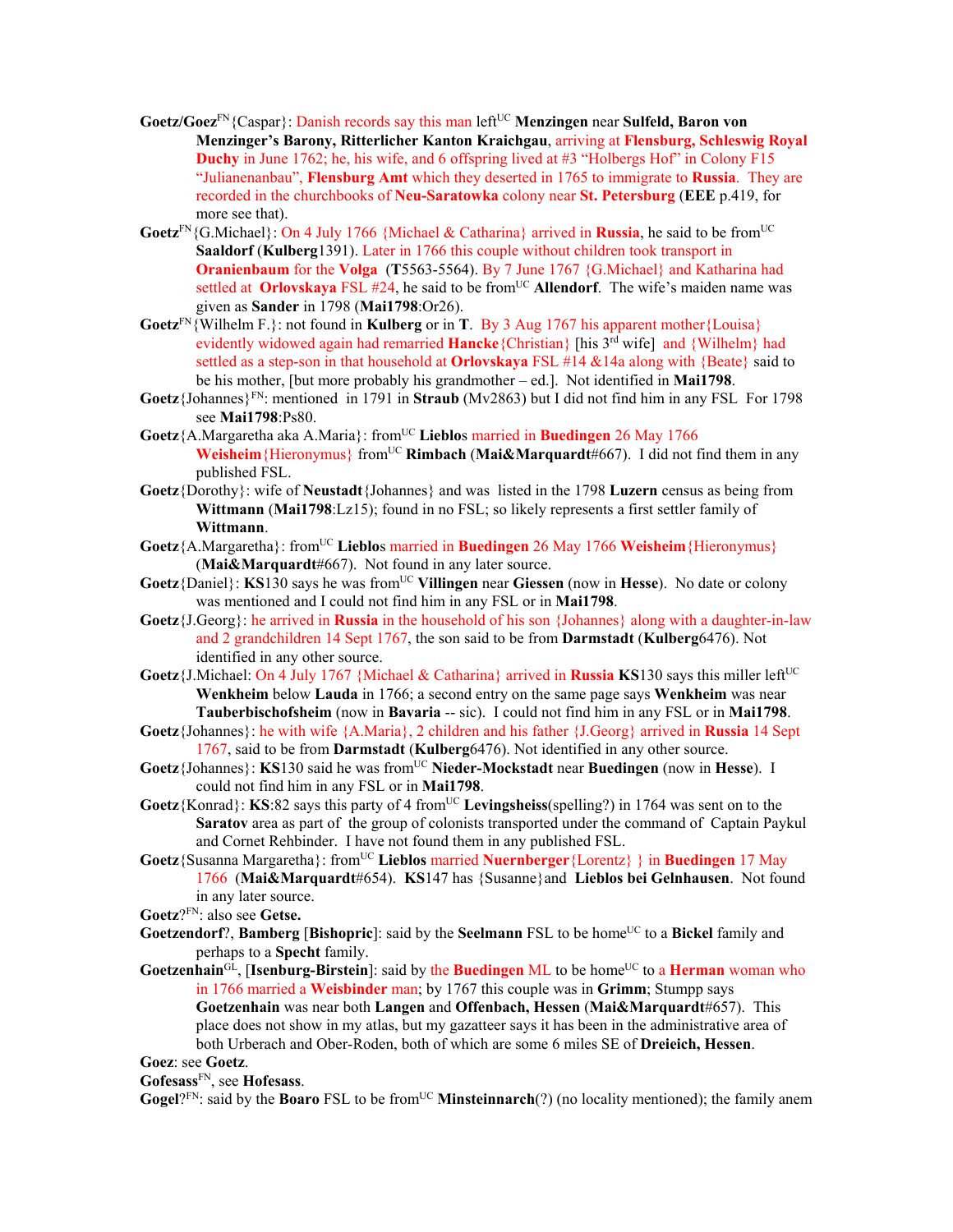of orphan Apollonia was not given. I could not find this family in the 1798 Volga censuses.

**Gogorscht** FN: said by the **Rosenheim** FSL to be fromUC **Oldenburg**, **Grafschaft Oldenburg**. I could not identify them or any descendants in **Mai1798**.

**Gogorscht**<sup>FN</sup>: the wife was said by the **Rosenheim** FSL to be from<sup>UC</sup> **Petersburg**, **Russland**. **Gohl**FN: see **Hell**.

- Gohr<sup>GL</sup>: an unidentified place said by the **Ober-Monjou** FSL to be home<sup>UC</sup> to a **Silberhorn/Silberngon** family. There are several Gohr, Goehr, and Goors in Germany.
- **Gohran**GL, **Dessau**: see **Gohren**, mistranscription of **Gohrau/Gorau**.
- **Gohrau**GL, **Dessau**: see **Gorau**.
- Gohran<sup>GL</sup>, **Dessau**: a mistranscription of **Gohrau**, said by the **Boaro** FSL to be home<sup>UC</sup> to a **Bock** family, and possibly **Schmidt** and **Stallbaum** families. **David F. Schmidt** proved this was **Gohrau**, present-day **Gorau**, and that this place was the birthplace of **Bock**{J.Christian}, **Schmidt**{J.Christoph} and {J.Friedrich}.
- Goin<sup>GL</sup>, Frankreich: is 14 km S of Metz city and said by one version of the **Rohleder** FSL to be home<sup>UC</sup> to a **Glocker** family.
- Going/Honig<sup>FN</sup>: said by the Mueller FSL to be from<sup>UC</sup> Altheim, but Mai and Marquardt render the placename as **Atzenheim** (**Mai&Marquardt**:1322). A **Luebeck** birth record for their child gives the family name as **Honig** and the wife's maiden name as **Notthaering**, both having been baptised in the **Hessen-Darmstadt Landgraviate** (**Mai&Marquardt**:1322).

- **Goldberg**FN{Gottlieb}: according to archival records this Lutheran left **Kochstedt** with wife and son heading for **Russia** in 1766 (**Mai&Marquardt**#1071). **KS**131 said he left **Jonitz** near **Dessau** Amt (**Saxony**) with wife and child. On 18 June 1766 he, wife {Dorothea} and 2 children arrived in **Russia**, he said to be from<sup>UC</sup> Sachsen (**Kuhlberg**1106). Not found in **T**. By 5 July 1767 with wife {Dorothea E.} and no children this couple had settled at **Jost** FSL #11, which said he was fromUC **Sollschwitz**, **Sachsen**.
- **Goldberg**<sup>GL</sup>: an unidentified place said by the **Lauwe** FSL to be home<sup>UC</sup> to a **Schulz** family. Kuhlberg says this was in **Prussia**.
- **Golde**: go to **Helde**.
- **Goldhorn**{no name given}: **KS**131 says a day laborer in **Rosslau** 1765 married {M.Elisabeth}. Not found in **Mai&Marquardt**, this probably is the next entry garbled??
- **Goldhorn**{M.Elisabeth}: in **Rosslau** 9 May 1766 married **Meyer**{J.Christoph} (**Mai&Marquardt**#988). This couple settled in settled in **Jost** FSL #57.
- **Goldhus**{Sophia E.}: was godmother at the baptism in **Luebeck** 16 August 1766 of **Breyer**{E.Juliana Friederica} the daughter of {Samuel} (medical doctor of Russian colonists) and his wife **Boutteiller**{Albertina Friederica Metta} (**Mai&Marquardt**#1309).
- **Goldhusen**{Anthon Christian}: god parent at the 4 April 1766 **Luebeck** baptism of **Winckler**{Anthon Christian Gottfried} the twin son of {Georg} and his wife **Hummel**{Anna}
- (**Mai&Marquardt**#1283). Not found in **Kulberg**, **KS**, **T**, published FSL, or **Mai1798**. **Goldhusen**{E.Sophia}: god parent at the 4 April 1766 **Luebeck** baptism of **Winckler**{Sophia Elisabeth}
	- the twin daughter of {Georg} and his wife **Hummel**{Anna} (**Mai&Marquardt**#1283).
- Goldmann<sup>FN</sup>: said by the Urbach FSL to be from<sup>UC</sup> Calbe?, [Magdeburg Duchy, Kur-]Brandenburg. Spelled both Goldmann (**Mai1798**:Ur15) and **Holtmann** (Mv2912,Bx18) in 1797 and 1798.
- Goldmann<sup>FN</sup>: the wife was said by the **Urbach** FSL to be from<sup>UC</sup> **Werne**[sic?], **Holstein**[sic?].
- Goldorf<sup>FN</sup>: said by the **Orlovskaya** FSL to be from<sup>UC</sup> Seebach?; a Zoellner step-son was living with them which would indicate that frau **Goldorf** was previously frau **Zoellner**. The family name was spelled **Holdorf** in 1798 (**Mai1798**:Mv2126,Ka45).

Goldstein<sup>VV</sup>: another name for **Holstein**<sup>VV</sup>.

**Golko**FN: said by the **Kano** FSL to be fromUC [**Anhalt**-]**Dessau** [**Principality**]. I could not find this family in the 1798 Volga censuses.

**Goll**FN: see **Hell**.

**Goll**FN: **Curt Renz** has found the church records for this **Hoffnungstal, Bessarabia**, family in

**Gol**FN, see **Hohl**.

**Goland**FN: see **Holland**.

**Gold**?FN: see **Holt**.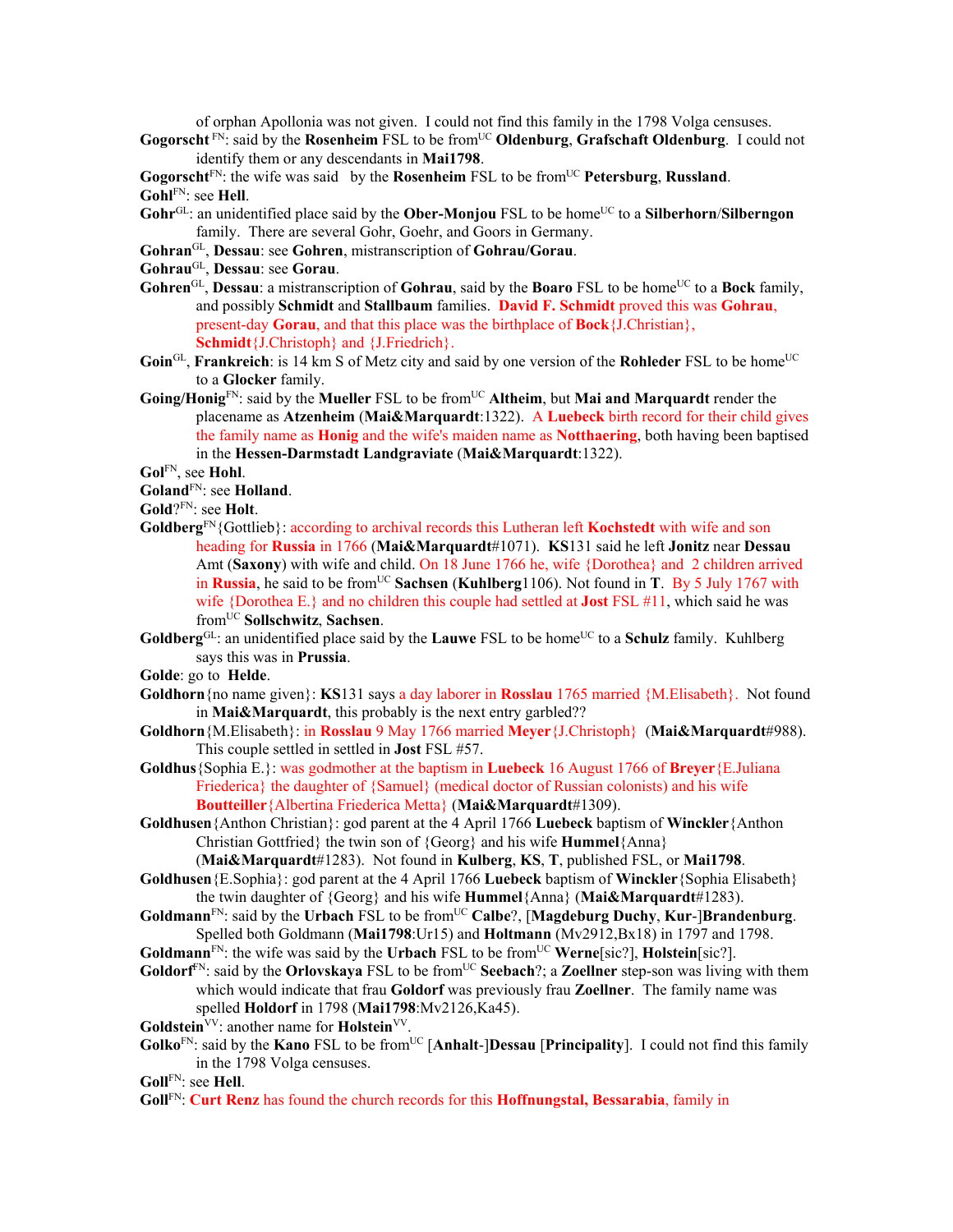## **Neulautern, Weinsberg Oberamt, Wuerttemberg**.

**Goller**FN: see **Galler**.

- **Golniss**<sup>GL</sup>, **Dessau**: an unidentified place said by the **Boaro** FSL to be home<sup>UC</sup> to a **Reisegerste** family, and possibly to a **Wagner** family. This probably is **Sollnitz**.
- **Golno-bei-Stettin**GL, [Naugard Kreis], **Prussia**[**n Farther Pomerania**]: nka Goleniow, **Poland** and was some 10.7 miles SSE of **Stettin**, **Prussia**. The **GCRA** found evidence that the **Berg** man who was in **Kassel** 1818-20 and 1827-33, left here for Russia about 1817.
- **Golob**FN: see **Golop**.
- Goloi Karamysh<sup>VV</sup>: a version of the Russian name for Balzer<sup>VV</sup>.
- Goloisch<sup>?GS</sup>: an unidentified state said by the Messer FSL to be home<sup>UC</sup> to a **Hammel** family.

**Gololobovka**VV: a variation of the Russian name for **Doenhof**.

- **Gololobowka**VV: a variation of the Russian name for **Doenhof**.
- **Golop**FN: said by the **Paulskaya** FSL to be step-children in the **Grasshof** household. Spelled **Golob** in 1798 (**Mai1798**:Sh31).
- **Golter**FN: see **Holtner**.
- **Goltze**{J. Andreas}: was a godparent at the 28 April 1766 **Luebeck** baptism of {Jochim Andreas} son of {Johann} and {M.Sophia} (**Schroeder) Bartel** (**Mai&Marquardt**#1349). Later in 1766 **Goltze** with wife and 2 young children took transport in **Oranienbaum**, **Anhalt-Dessau Principality** for the **Volga** (**T**5920-5623). No further information.
- **Goly Karamysch<sup>VV</sup>: a version of the Russian name for <b>Balzer**<sup>VV</sup>.
- Golyj Karamysch<sup>VV</sup> is a Russian name for Balzer<sup>VV</sup>.
- **Golzheim**<sup>GL</sup>, [**Fulda Bishopric**]: **County**: said by the **Walter** FSL to be home<sup>UC</sup> to an **Albert** family. The Walter Research Group has identified this as **Holzheim** which more recently was in **Hessen-Nassau**, and is some 16 miles N of **Fulda** city.
- **Goman**FN: this may have been the maiden name of the wife of **Hamm** who first settled in **Kano** (**Mai1798**:Sn31??).
- **Goman**FN: also see **Russmann**.
- **Gomaringen**GL, **Reutlingen** Oberamt, Wuerttemberg: is some 5 miles SW of **Reutlingen** city, and was proven by **GCRA** to be home to the **Nerz** family that went to **Glueckstal**. See the **GCRA** book for more details. It also was home to a **Fauser** family that settled in **Gueldendorf, Odessa** according to Curt Renz.
- **Gomdeckernorch**?, **Wuerettemberg** [**Duchy**]: an unidentified place said by the **Rosenheim** FSL to be home<sup>UC</sup> to frau **Hoffmann**.
- **Gomer**FN{Andreas}: Danish records say this Lutheran born in Aug. 1713 left **Adelshofen, Ritterlicher Kanton Kraichgau, Count von Neipperg's Barony** arriving at **Flensburg, Schleswig Royal Duchy** in June 1762; he, his wife and 4 offspring lived at #1 in Colony G5 "Fridrichsanbau", **Gottorf Amt** which they deserted in April 1765 immigrating to **Russia** (**EEE** p.419, for more see that). Said by the **Doenhof** FSL #9 to be from<sup>UC</sup> **Kurpfalz** (no locality mentioned).
- **Gomer**FN{J.Friederich}: traveled with his parents (see {Andreas}) **EEE** pp.419-420. He settled in **Doenhof** FSL #48.
- **Gommern**<sup>GL</sup>: said by the **Boaro** FSL to be home<sup>UC</sup> to a **Scharf** family. Kuhlberg said this was in **Mecklenburg**, [which seems very unlikely – rak]. There was a Gommern, **Kursachsen**, 9 miles SE of **Magdeburg** city.
- **Gompers**{A.Elisabeth}: daughter of {Hendrick} of '**Treis** in Hesssen land" on 10 Jun 1749 married **Grimm**{Heinrich Ulrich Gottfried} – according to the **Groningen** marriage record checked by Dona **Marquardt**.
- **Gonbi**{Lorenz}: **KS**:82 and 131 say this party of 4 was from<sup>UC</sup> **Danzig** and in 1764 was sent on to the **Saratov** area as part of the group of colonists transported under the command of Captain Paykul and Cornet Rehbinder. I have not found them in any published FSL.
- **Gondelsheim**: is 8 km SSE of **Bruchsal** city which is 40 km SSE of **Mannheim** city.
- **Gondelsheim**GL**, Bretten Amt, Bruchsal Oberamt, Baden**: is some 2 miles NW of **Bretten** town and 5 miles SE of **Bruchsal** town. It was home to the three **Keller** and two **Fischer** families as well as a **Lutz** family that settled in **Gueldendorf, Odessa**.
- Gondorf<sup>FN</sup>: said by the **Orlovskaya** FSL to be an orphan boy living with the Lips family. The family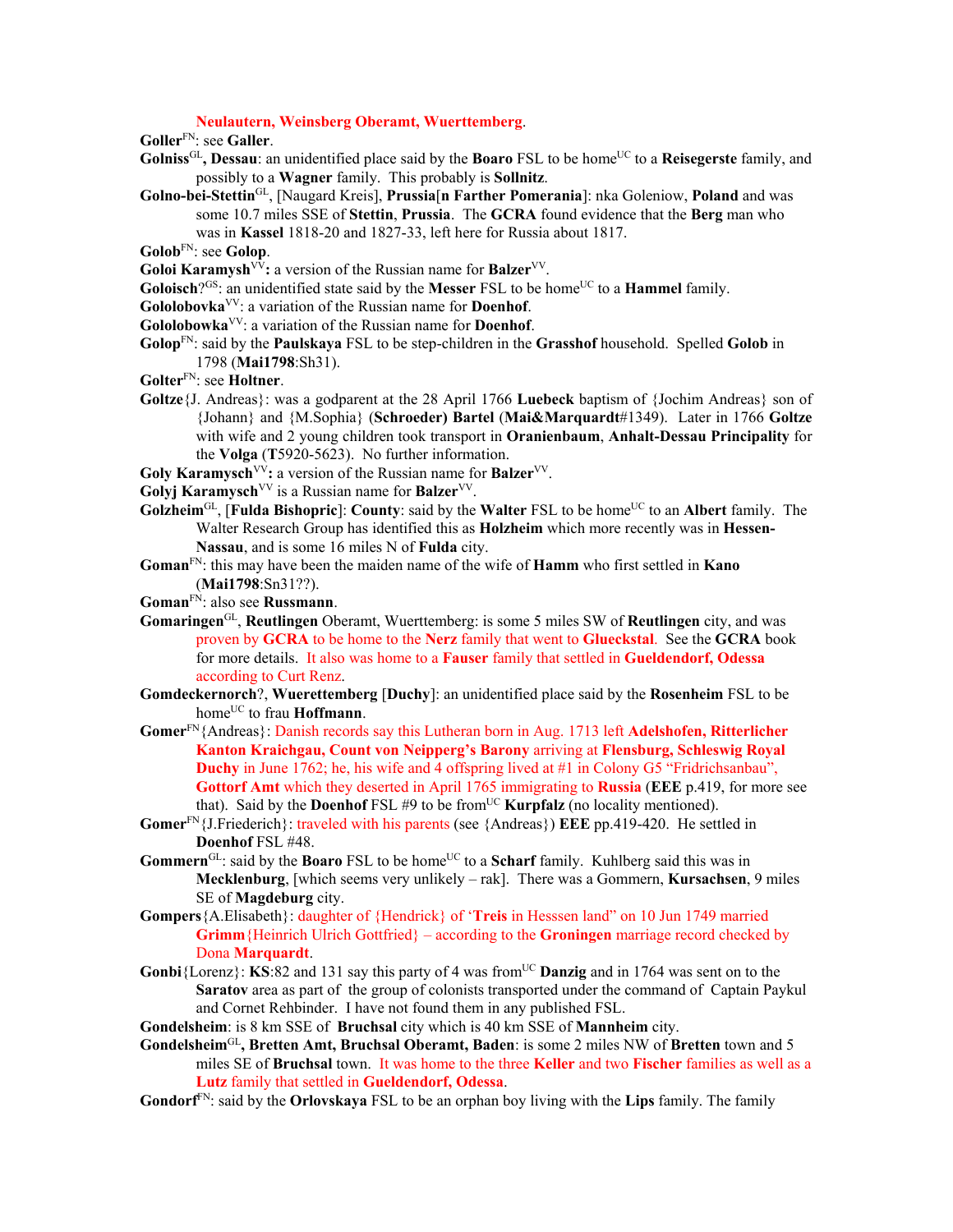name was spelled **Hohndorf** in 1798 (**Mai1798**:Mv2180).

- **Gondorf**GL: an unidentified place said by the **Kano** FSL to be homeUC to **Gottfried**{Christian} and **Stupp** families. There was more than one Gondorf in the Germanies, and this place is probably the same as the **Kursdorf** from which the other **Kano Gottfried** was said to have come.
- **Gonna**<sup>GL</sup>, **Mecklenburg**: an unidentified place said by the **Boaro** FSL to be home<sup>UC</sup> to an **Arnst** family, and possibly to a **Lieders** family. There was a Gonna, **Kursachsen**, some 146 miles S of **Schwerin** city …
- **Gonohorn**?FN: said by the **Paulskaya** FSL to be two orphan boys in a **Wolter** household. I could not find the Gonohorn family name in the 1798 Volga censuses. Using the Transport Lists, Tim Weeder discovered that this name is really **Boxhorn**.
- **Gonterskirchen**GL**, Solms-Laubach County**: is some 6 miles N of **Nidda**; and some 2 miles SE of Laubach city. **KS126** says this was home to **Becker**[Elisabeth} the 2<sup>nd</sup> wife of **Eckardt**{J.Heinrich}. Also see **Gunterskirchen** and **Kunverskikhene**.

**Gonterskirchen** near **Nidda**

Gorau<sup>GL</sup>: Said by the **Boaro** FSL to have been the birthplace<sup>UC</sup> of the **Schmidt** man who left from **Rehsen, Dessau** for Russia. Stumpp, having mixed up two of the **Boaro** Schmidts, spelled this **Gohrau, Dessau** (**Mai&Marquardt**#70). **David F. Schmidt** proved this was **Gohrau**, presentday **Gorau**, and that this place was the birthplace of **Bock**{J.Christian}, **Schmidt**{J.Christoph} and **Schmidt**{J.Friedrich}, first settlers in **Boaro**. This place is some 11 miles E of **Dessau** city.

**Gorderig**(?)-am-Mindelheim<sup>GL</sup>, Bavaria: said by the **Preuss** FSL to be home<sup>UC</sup> to an **Gertrikh**? family. This was probably what is today Unggenried, some 1.5 miles SW of **Mindelheim** city.

**Goreis**FN: see **Gareis**.

- Gorg<sup>?FN</sup>: said by the **Rohleder** FSL to be from<sup>UC</sup> **Riga**, **Livland**, a single man in the **Erler** household.
- **Gorg**FN: said by the **Warenburg** FSL to be fromUC **Michelbach**, **Hanau** [**County**]. Spelled **Horch** in 1798 (**Mai1798**:Mv3006,Lw22,Wr119, 108(where the name is also given as **Korg**), 38.
- **Gorgie**<sup>FN</sup>: said by the **Keller** FSL to be from<sup>UC</sup> **Koenigshofen**, **Nassau**, with **Riegelhof** stepchildren in the household. I could not find this family in the 1798 Volga censuses.
- **Gorgom**?<sup>GL</sup>, Wittenberg: an unidentifed place said by the **Lauwe** FSL to be home<sup>UC</sup> to a **Barthulyus** family.
- **Gorgus**{Elisabetha}: using **LDS Film** 1340118 **Lang**{**Gerhard**} proved she was baptised in 1714 in **Graefenhausen** and married in **Feldrennach**, [**Baden-Durlach Margraviate**] on 2 January 1739 to **Altergot**{G.Friedrich}; later they moved to **Denmark** Denmark (today part of **Schleswig-Holstein**) where her husband evidently died. At some time this widow remarried, to **Frank**{Heinrich} and proceeded with him and her 4 Altergott children to **Doenhof** arriving there on 18 June 1767 (**Doenhof** FSL #88; three of her children were at #91, #92, and #94). For 1787 see Mv463; for 1792 see Mv493; for 1798 see **Mai1798**:Bd59, Dh1, 17, 24, 26, 27, 62, and 83, Sw20 and 21 (all in **Mai1798**). Brent Mai helped but the whole story together. For more detail see http://cvgs.cu-portland.edu/origins/a/altergott\_doenhof.cfm.
- **Goericke**{J.Gottfriedt}: married **Lehmann**{Johanna Sophia} 6 April 1766 in **Rosslau** (**Mai&Marquardt**#898). **KS**130 says the year was 1765. I did not find them in any published FSL or in **Mai1798**.
- **Gorioce/Goricke**{Samuel}: in **Rosslau** 8 April 1766 married **Uhlemann**{Johanna Christina} (**Mai&Marquardt**#915). **KS**131 says he was 23and she was 24, and the year was 1765 (sic). I did not find them in any published FSL.
- **Gorleben**FN: said by the **Belowescher Kolonien** FSL to be fromUC **Erbach** (no locality mentioned).
- **Gorlingshausen**FN: this family name was found recorded in **Herborn** marriage records 1762-1767; see **Flegel** trip.
- **Gorn**FN: said by the 1798 **Warenburg** census to be the maiden name of frau **Funkner**.

**Gornus/Hornus/Hornes**FN{J.Peter}: Lutheran fromUC **Baden-Durlach Margraviate** arrived at **Flensburg, Schleswig Royal Duchy** in June 1761. With his wife {Maraaretha Barbara} and 5 children, in April 1765 he requested permission to leave **Denmark** (**EEE** p.455). By July 1766 they were settled in **Reinwald** FSL#1 which said he was from<sup>UC</sup> [**Baden-**]Durlach [**Margraviate**]. For 1798 see **Mai1798**:Mv2395 and Rh14.

**Gorodok**: see **Belowescher Kolonien**.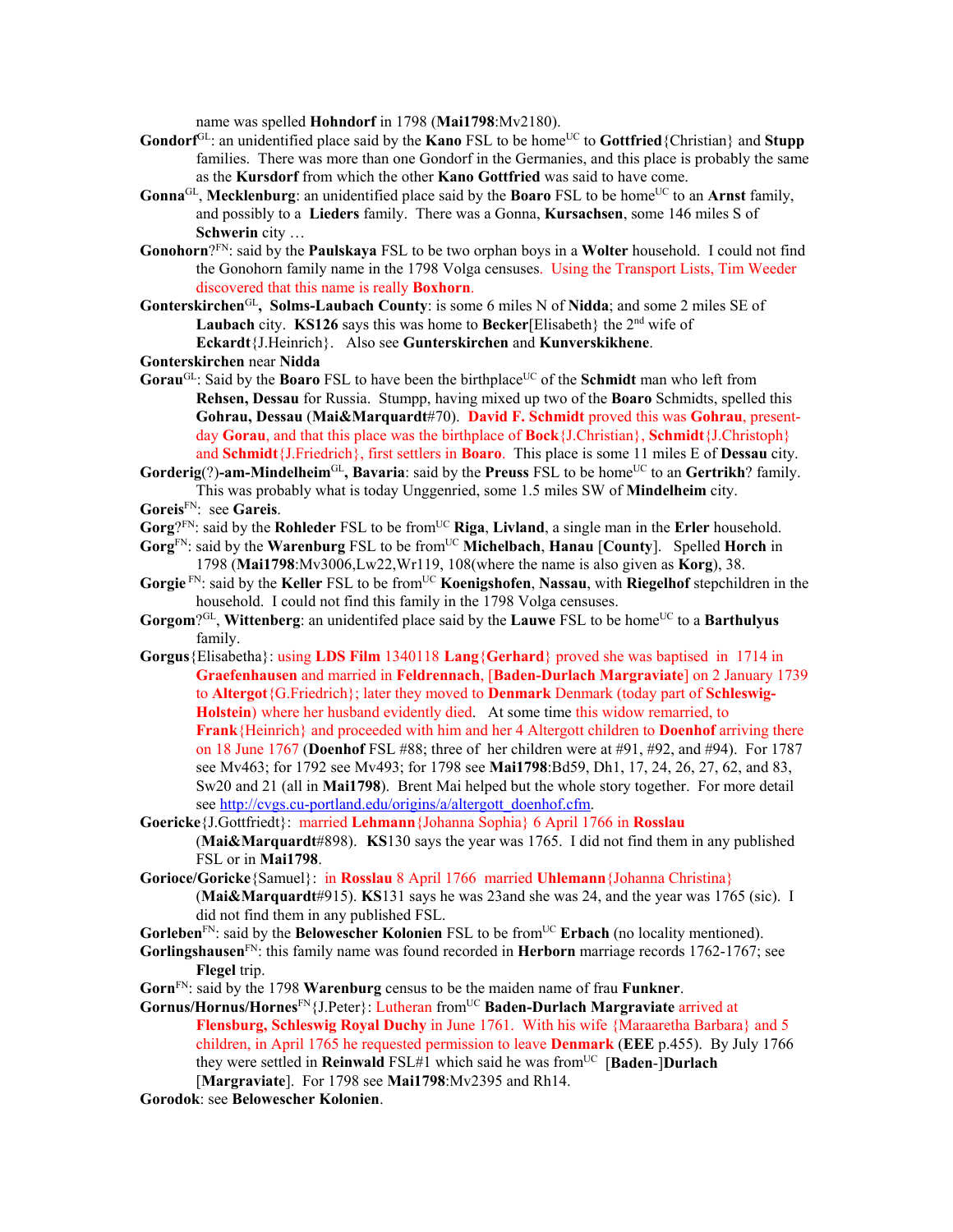- **Gorr/Gurr**{Nikolaus}: According to a **Luebeck** ML, this **Gurr** man from<sup>UC</sup> **Darmstadt** 1 August 1766 in Luebeck married Hartmann {A.Margarete} from<sup>UC</sup> Hanau [County] (**Mai&Marquardt**#279). **KS**131 says he, age 23 left **Nidda** near **Buedingen** (now in **Hesse**) for **Jag.Poljana** and his , wife {A.Margaretha}, 24 The Stumpp version of the **Jagodnaja Poljana**  FSL (#58) to be fromUC **Lissberg**, **Nidda, Buedingen, Hessen** but said by the Pleve version to be fromUC **Nidda**. By 16 Sept 1767 this **Gorr** couple had settled at **Jagodnaja Poljana** FSL #58, he said to be from **Nidda**. Not found in **T** or in **KS**. By 1798 **Litzenberger**{Margaretha} and **Gorr**  were still living there (**Mai1798**:Yp70).
- **Gorr**<sup>FN</sup>{Heinrich}: the **Reinwald** FSL (#2) listed him as **Georg**{Heinrich} and said he was from<sup>UC</sup> Moelz, **Saxony**. This family name, and that of the next entry, really got sliced and diced over the years: in 1766: rw2 **Georg** and rw34 **Nor**; in 1787 and 1788: **Gorr** at Mv2396 and 2401; in 1798: **Gorr** at Rw56 and Sw24; **Gar** at Sw2; **Horn** at Sw13, and both **Haar** and **Gorr** at Rw30!
- **Gorr**{Gottlieb}FN: **Jerry Goertzen** says he was born about 1708 in **Schoenberg** (no proof of place given). The **Reinwald** FSL (#34) had his family name as Nor, from **Schoenberg**, [**Kur**-]**Sachsen**]. The 1798 **Reinwald** census said the maiden name of his wife was **Hofstetter**{Katharina} (**Mai1798**:Rw30). See **Nor**. For a bit more detail go to http://cvgs.cuportland.edu/origins/g/gorr\_reinwald.cfm.

**Gorr**FN: also see **Gar**, **Haar**, **Horn** and **Nor**.

- **Gorsch**FN: said by the **Warenburg** FSL to be an orphan boy in the **Mueller**(Joaholz) household. I could not find him in **Mai1798**.
- **Gorsch**?{Rosina}: she was in **Zug** in 1798 (Zg35), but under that family name she is listed in no FSL nor in **T**, nor is there any indication she moved to **Zug** from another colony, so she is a possible **Zug** first settler.
- **Gorschani**?<sup>FN</sup>: said by the **Katharinenstadt** FSL to be from<sup>UC</sup> **Schalkhausen**(?).
- **Gorsei**(?)<sup>GL</sup>, **Daenemark**: an unidentified place said by the **Katharinenstadt** FSL to be home<sup>UC</sup> to a **Bilensky** family.
- **Gorsenbrun**?, **Holstein** [Duchy]: an unidentified place said by the **Stahl-am-Tarlyk** FSL to be home<sup>UC</sup> to the **Hermann** family.
- Gorss<sup>FN</sup>: said by the **Katharinenstadt** FSL to be from<sup>UC</sup> **Ruisseveen, Amsterdam, Holland**.
- **Gorzeinia**GL: an unidentified place that the **GCRA** said this was near **Bergfelde**, **Czenstochau Amt**, and was associated with **Dollinger** and **Maihoefer** familes in 1802 and 1803 repectively.
- Gos<sup>FN</sup>: said by the **Warenburg** FSL to be from<sup>UC</sup> Stuttgart, [Wuerttemberg Duchy]. For 1798 see **Mai1798**:Wr42. Evidently someone at some time rendered this family name as **Hesh**?

**Gose**FN: see **Hose**.

**Gosenplug**FN: see **Hossenplug**.

**Goslar**GS, **Lower Saxony**: was an independent city state (called a free imperial city) from 1290 to 1802. **Gosmann**FN: see **Kossmann**.

- **Gosselbach**?FN: said by the **Paulskaya** FSL to be from<sup>UC</sup> **Aschen**?. In 1798 the family name was spelled **Hasselbach**? (**Mai1798**:Mv2218).
- **Gosser**{Conrad & A.Catrina}: **T**43-44 recorded their transport from **Oranienbaum** to **Saratov**. I could not find them in any printed FSL or in **Mai1798**.
- **Gossmann**?<sup>FN</sup>: said by the **Bangert** FSL to be from<sup>UC</sup> Steinbach, Darmstadt. I could not find this family in the indexes to the 1798 Volga censuses.
- **Gossmann**FN: said by the **Brabander** FSL to be fromUC **Urbach**, **Kurmainz**. I could not find this family name in the 1798 censuses.
- **Gossmann/Kossmann**{Johannes}: **KS**131 says he was from UC **Gross-Felda** near **Alsfeld** (now in **Hesse**) in **Buedingen** 17 April 1766 married **Herold**{Maria} on their way to **Ender**[s] The **Buedingen** ML has him as {Michael}, his origin as **Fella**, her origin as **Burg Sinn** and the date as 11 April 1766 (**Mai&Marquardt**#519). The **Goebel** FSL #11 has him as **Kossmann**{Michael} from **Fell**  with a younger 2nd(?) wife, **Wud**{Elisabeth}. He died prior to 1798 and **Mai1798**:Gb3 has his widow (3rd wife?) **Herlein**{Barbara} remarried but with 4 **Gossmann** offspring in the household.

**Gost**: go to **Jost**.

**Gota**FN: see **Gotha**.

**Gotha**<sup>FN</sup>: said by the **Schuck** FSL to be from<sup>UC</sup> **Buerstadt**, **[Kur-]Mainz.** Spelled Goette in 1790 and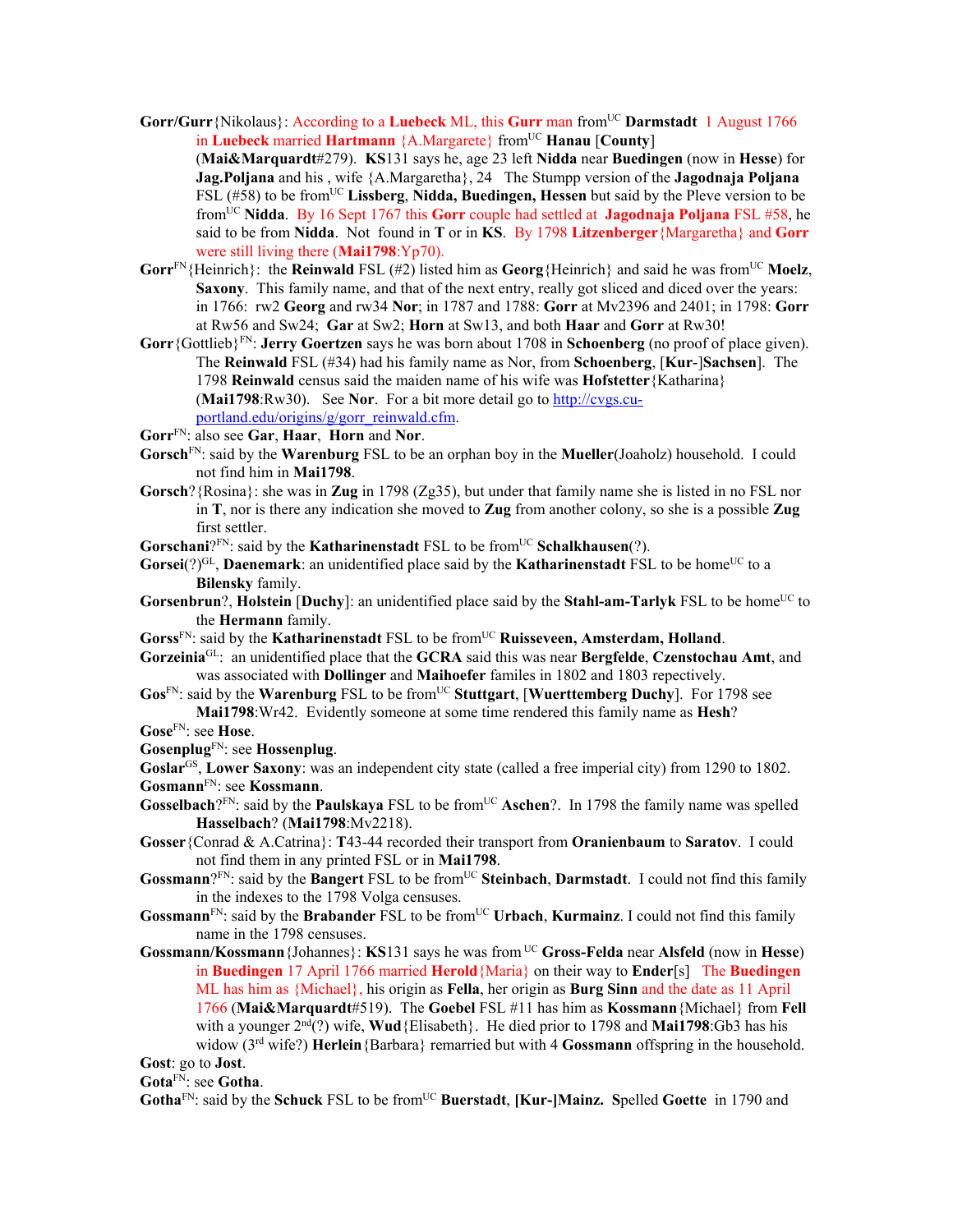1798 (**Mai1798**:Mv2630,Su7,29 and Pf2). I n his first translation Pleve spelled the family name **Gota** and the place **Bierstadt**.

- **Gotha**<sup>GL</sup>: said by the **Paulskaya** FSL to be home<sup>UC</sup> to a **Birner**? family. This might refer either to the city but more likely to the duchy.
- **Gotha**, **Sachsen**: said by the **Hildmann** FSL to be home<sup>UC</sup> to a **Kisser/Kisner/Kiesser** family. This probably is **Saxe-Gotha Duchy**, see below.
- **Gotha**GL, **Thueringen**: this city was the seat of **Saxe-Gotha County**, is some 16 miles ESE of **Eisenach**, and said by the **Katharinenstadt** FSL to be home<sup>UC</sup> to a **Susdorf** family. Spelled **Suessdorf** later (**Mai1798**:Ka132).
- Gotha Duchy<sup>GS</sup>: aka Saxe-Gotha, aka Gotha: seated in Gotha city, with lands roughly 10 miles in every direction from the city.
- **Gotschemer**: go to **Gottschemer**.
- **Gottbegat**?FN: said by the **Boregard** FSL to be from<sup>UC</sup> **Steinig**?, **Fulda**. I could not find this family in the 1798 Volga censuses.
- **Gottenstein**(?)<sup>GL</sup> area, **Darmstadt**: an unidentified place said by the **Dietel** FSL to be home<sup>UC</sup> to a **Batt** family.
- **Gotterdorf**? $G<sup>L</sup>$ : an unidentified place said by the **Kano** FSL to be home<sup>UC</sup> to a **Zank** family. My guess is this is the same place as the **Goettersdorf** from which the Steinigers were supposed to have come.
- **Gottfried**{Johannes}: from **Grisselbach** married an unnamed daughter of **Knobloch**{Leonard} in **Buedingen** 28 Feb 1766 (**Mai&Marquardt**#354). **KS**139 has **Krisselbach**. But by 25 May 1767 {Johannes} and a 16 yr old **Hoffmann** wife {A.Maria} with no children had settled at **Goebel** FSL #33, he said to be from **Kaisersbach, Kurmainz**. In 1798 this couple was living at **Goebel** #24 with 6 offspring ages 3-23, and a likely married son aged 29 was living next door at #25.
- **Gottfried**<sup>FN</sup>: said by the **Hildmann** FSL to be from<sup>UC</sup> Aschaffenburg, [Kurmainz], with a Weslauer wife. Listed in the 1798 census (**Mai1798**:Hd8, Nk8) with the maiden name of the wife said to be **Neslauer** (Hd8).
- **Gottfried** {J.Christian+w}: **Kulberg**146 said they were of the Reformed faith from<sup>UC</sup> Petersal. Not in **T**. Said by the **Kano** FSL  $(\#50)$  to be from<sup>UC</sup> Gondorf. For 1798 see possibly **Mai1798**:Kn04.
- Gottfried {J.Peter}<sup>FN</sup>: **Kulberg**130 said they were Reformed from<sup>UC</sup> **Braunfels** (no locality identified). Not found in **T**. Said by the **Kano** FSL (#60) to be from<sup>UC</sup> **Kursdorf**?. For 1798 see **Mai1798**:Kn5,3, Ah37
- **Gottfried**<sup>FN</sup>: a widow said by the **Warenburg** FSL to be from<sup>UC</sup> **Kilianstaedten**, **Hanau** [County]. I could not find her in **Mai1798**.
- **Gotthardt**{J.Joerg}: **KS**131 says he was from<sup>UC</sup> Niederquembach near Wetzlar (now in Hesse). I did not find him in any published FSL.
- **Gotthold**{J.Baltzer}: **KS**131 says he left **Ranstadt** near **Buedingen** (now in **Hesse**) with wife {A.Maria}. I did not find him in any published FSL.
- Gottkan?<sup>FN</sup>: said (no locality mentioned) by the **Boregard** FSL to be from<sup>UC</sup> Nassau-Usingen. I could not find this family in the 1798 Volga censuses.
- **Gottlieber**? $F_N$ : said by the **Boaro** FSL to be from<sup>UC</sup> **Clausthal**(?), and gives the wife's maiden name as **Meier**. I could not find this family in the 1798 Volga censuses.
- **Gottorf Amt** GL, **Schleswig Royal Duchy**: Gottorf is German for **Gottorp**. This Amt, surrounding **Schleswig city**, was host to many German colonies founded in the 1759-62 period. A very helpful map is found in **EEE** at p.131.
- **Gottorp**GL: is Danish for **Gottorf** and is the palace area situated on the SE edge of **Schleswig** city; see **Holstein Duchies**.
- **Gottschemer/Gotschemer**{Margaretha}: married **Lauterwasser**{Anthon} 11 Apr 1766 in **Luebeck**  (**Mai&Marquardt**#134 & **Die Luebecker Traulisten**). **KS**142 has {Anton} and **Gotschemer**. Not found in any later source.

**Gotz**FN: see **Goetz**.

- **Goury**?FN: said by the **Norka** FSL to be fromUC [**Pfalz-]Zweibruecken** [**Duchy**]. Spelled **Khauri** in 1798 (**Mai1798**:Nr161).
- **Goutprok**(?){Christian+w+1c}: **Kulberg**109 said they were fromUC **Eisenach**. I did not find them in T or